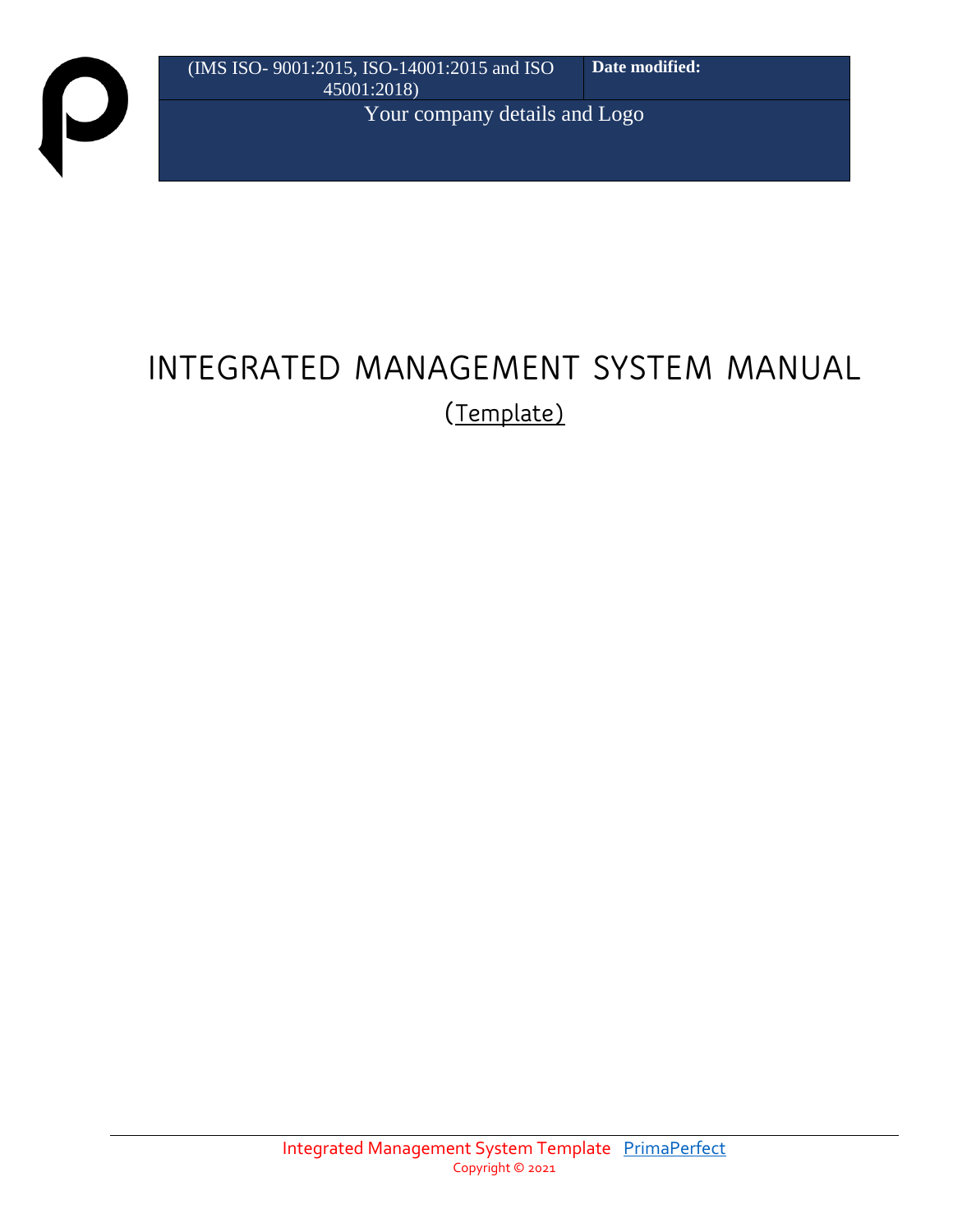$\boldsymbol{\mathsf{p}}$ 

#### (IMS ISO- 9001:2015, ISO-14001:2015 and ISO 45001:2018) **Date modified:**

## Your company details and Logo

#### **SECTION I**

| Section           | Content                     |
|-------------------|-----------------------------|
|                   | Table of content            |
| $\vert\vert$      | Scope                       |
| $\vert\vert\vert$ | Company profile             |
| $\mathsf{IV}$     | Terms and definition        |
| $1 - 3$           | Terms and Definitions       |
| $\overline{4}$    | Context of the Organization |
| 5                 | Leadership                  |
| $\mathsf{6}$      | Planning                    |
| $\overline{7}$    | Support                     |
| $\,8\,$           | Operation                   |
| $\mathbb{S}$      | Performance evaluation      |
| 10                | Improvement                 |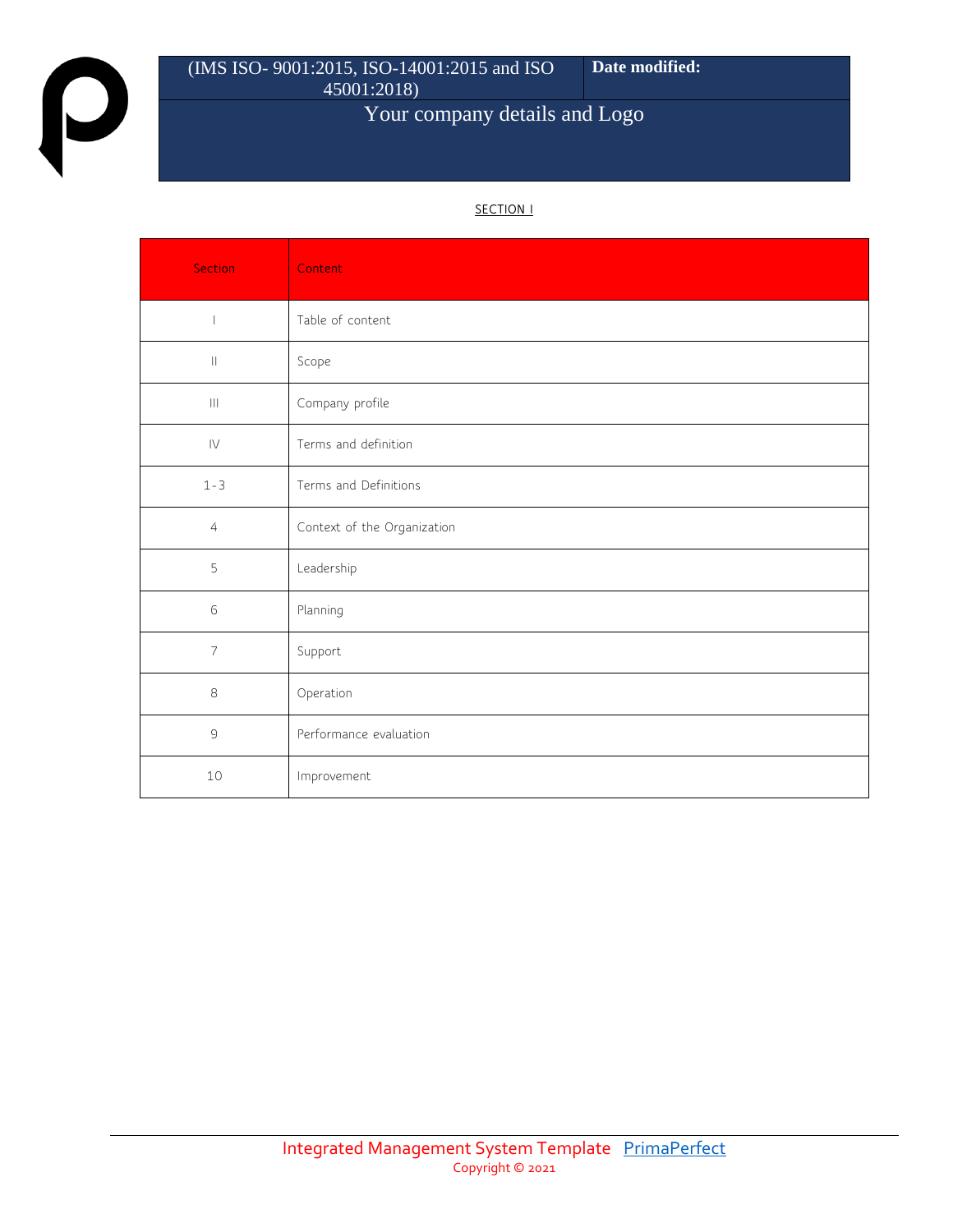

#### **SECTION II SCOPE**

#### **a. GENERAL:**

**a.** The manual describes the integrated management system (IMS ISO- 9001:2015, ISO-14001:2015 and ISO 45001:2018) as adopted by

**Your company name:**

**Add more information about the standards covered here:**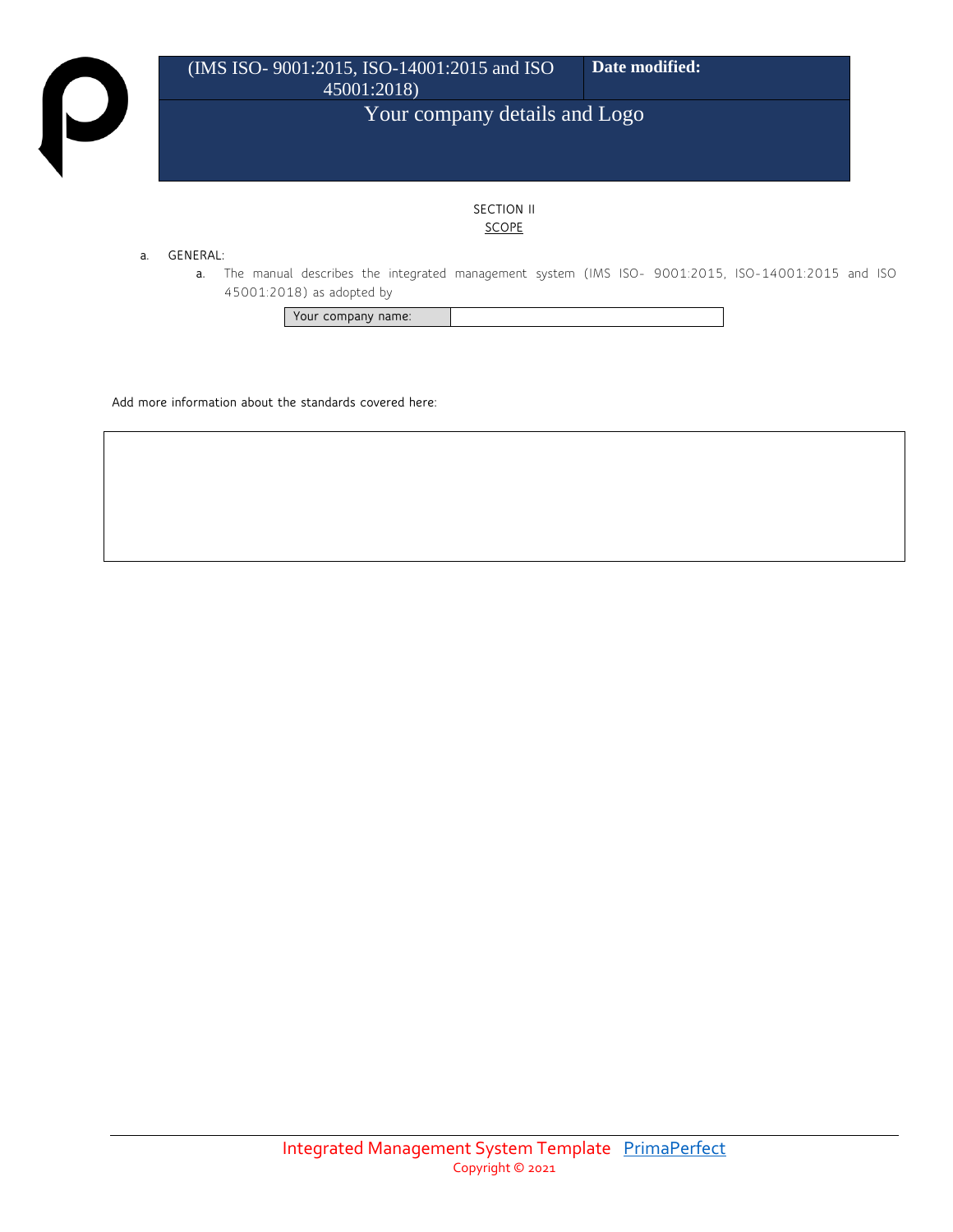**SECTION III**

**COMPANY PROFILE**

**MISSION STATEMENT** 

**VISION STATEMENT**

**Brief Introduction** 

(Your company name) is a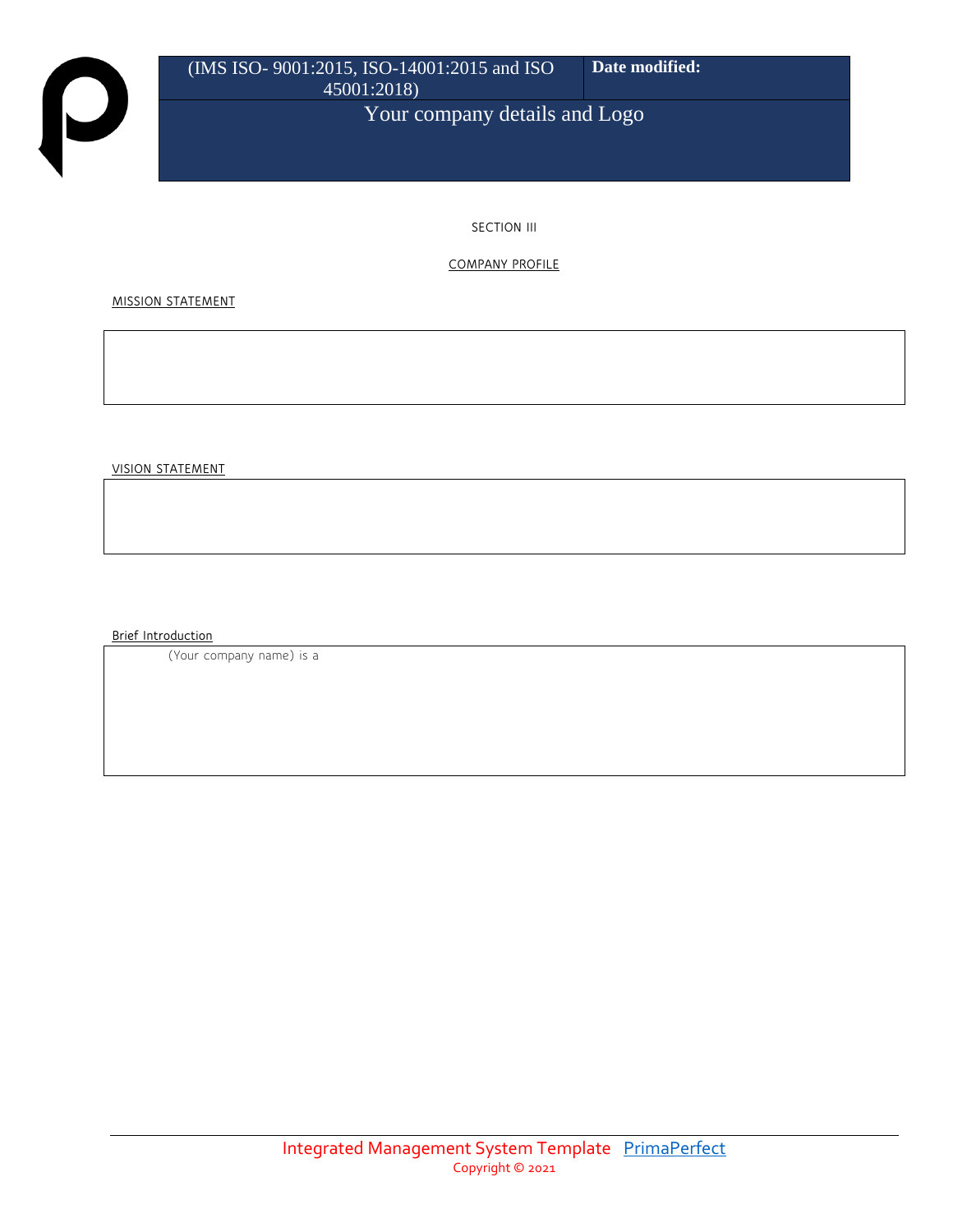#### **SECTION IV**

#### **DEFINITIONS**

(Reference ISO- 9001:2015, ISO-14001:2015 and ISO 45001:2018)

| <b>TERMS</b>                                                                   | <b>DEFINITIONS</b>                                                                                                                                                          |  |
|--------------------------------------------------------------------------------|-----------------------------------------------------------------------------------------------------------------------------------------------------------------------------|--|
| 1.1.<br>TERMS RELATING TO IMS.                                                 |                                                                                                                                                                             |  |
| Quality                                                                        | Ability of a set of inherent characteristics of a product, system or process to fulfill<br>requirements of customers and other interested parties.                          |  |
| Quality Requirement                                                            | Requirement for inherent characteristics of a product, process or system                                                                                                    |  |
| Customer Satisfaction                                                          | Customer's opinion of the degree to which a transaction has met the customer's<br>needs and expectations                                                                    |  |
| Capability                                                                     | Ability of an organization, system, or process to realize a product that fulfills the<br>requirements for that product                                                      |  |
| 1.2.<br>TERMS RELATING TO IMS                                                  |                                                                                                                                                                             |  |
| Management System                                                              | System to establish policy and objectives and to achieve those objectives                                                                                                   |  |
| Quality Management System                                                      | System to establish a quality policy and quality objectives and to achieve those<br>objectives                                                                              |  |
| Integrated Policy                                                              | Overall intentions and direction of an organization related to quality as formally<br>expressed by to management.                                                           |  |
| IMS Objectives                                                                 | Something sought, or aimed for related to quality.                                                                                                                          |  |
| IMS Planning                                                                   | Part of quality management focused on setting quality objectives and specifying<br>necessary operational processes and related resources to fulfill the quality objectives. |  |
| <b>IMS Control</b>                                                             | Part of quality management, focused on fulfilling quality requirements                                                                                                      |  |
| <b>IMS Assurance</b>                                                           | Part of quality management, focused on providing confidence that quality<br>requirements are fulfilled                                                                      |  |
| IMS Improvement                                                                | Part of quality management, focused on increasing effectiveness and efficiency                                                                                              |  |
| 1.3.<br><b>TERMS RELATING TO ORGANIZATION</b>                                  |                                                                                                                                                                             |  |
| Organizational Structure                                                       | Orderly arrangement of responsibilities, authorities and relationships between people                                                                                       |  |
| <b>IMS Work Environment</b><br>Set of conditions under which a person operates |                                                                                                                                                                             |  |
| Customer                                                                       | Organization or person that receives a product                                                                                                                              |  |
| Supplier                                                                       | Organization or product that provides a product                                                                                                                             |  |
| Interested Property                                                            | Person or group having an interest in the performance or success of an organization                                                                                         |  |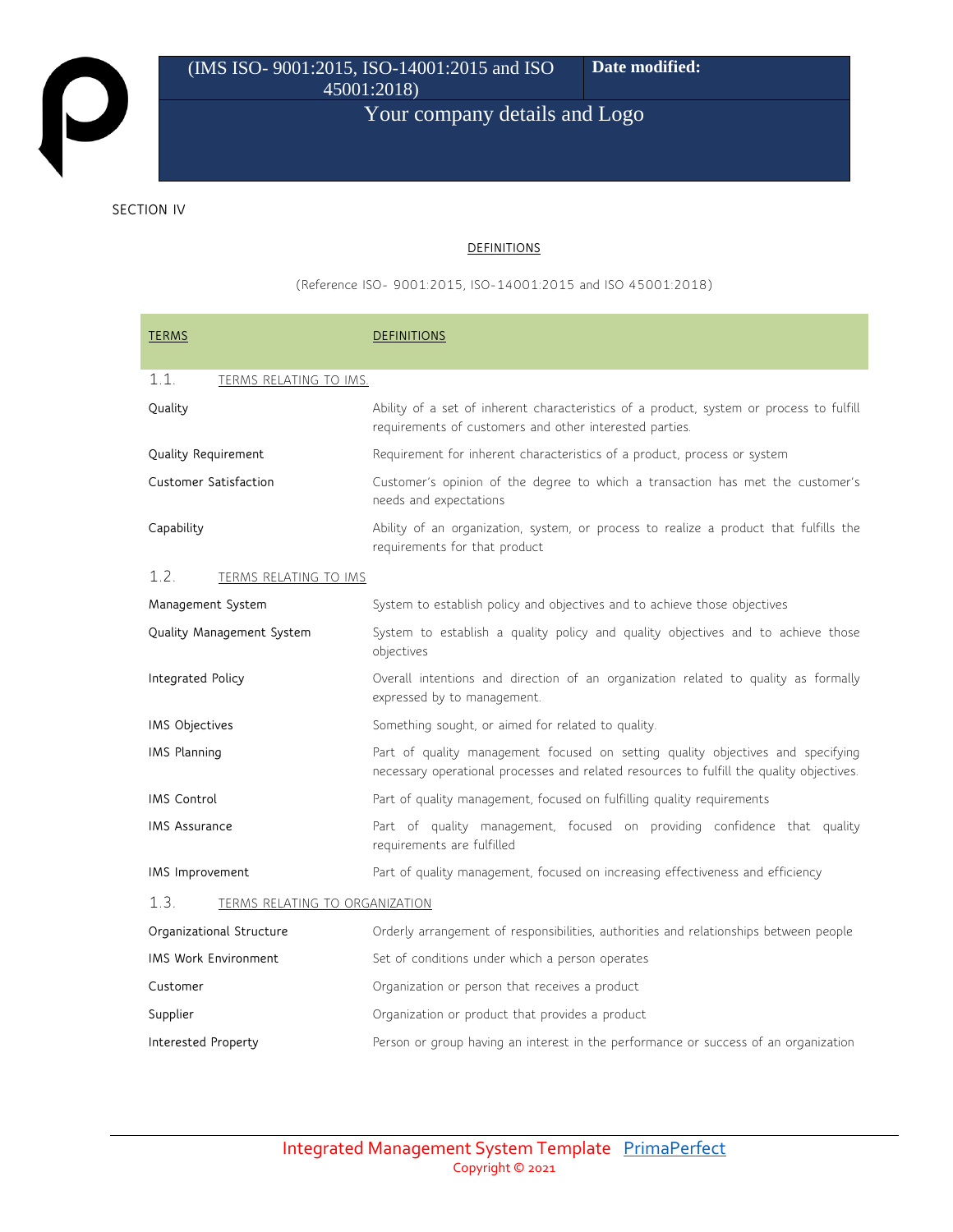| <b>TERMS</b>               |                                           | <b>DEFINITIONS</b>                                                                                                                             |  |  |
|----------------------------|-------------------------------------------|------------------------------------------------------------------------------------------------------------------------------------------------|--|--|
| 1.4.                       | TERMS RELATING TO IMS PROCESS AND PRODUCT |                                                                                                                                                |  |  |
| Process                    |                                           | System of activities which uses resources to transform inputs into outputs                                                                     |  |  |
| Product                    |                                           | Result of a process                                                                                                                            |  |  |
| Service                    |                                           | Intangible product that is the result of at least one activity performed at the<br>interface between the supplier and customer                 |  |  |
|                            | Design and Development                    | Set of processes that transforms requirements into specified characteristics and into<br>the specifications of the product realization process |  |  |
| 1.5.                       | IMS TERMS RELATING TO CHARACTERISTIC      |                                                                                                                                                |  |  |
| <b>IMS</b> Characteristics |                                           | Inherent characteristics of a product, process, or system derived from a requirement                                                           |  |  |
| Traceability               |                                           | Ability to trace the history, application or location of that which is under<br>consideration                                                  |  |  |
| 1.6.                       | IMS TERMS RELATING TO CONFORMITY          |                                                                                                                                                |  |  |
| Conformity                 |                                           | Fulfillment of a requirement.                                                                                                                  |  |  |
| Non-conformity             |                                           | Non-fulfillment of a requirement.                                                                                                              |  |  |
| <b>Preventive Measures</b> |                                           | Action taken to eliminate the causes of a potential non-conformity or other<br>potentially undesirable situation.                              |  |  |
| Corrective Action          |                                           | Action taken to eliminate the cause of a detected nonconformity or other<br>undesirable situation.                                             |  |  |
| Correction                 |                                           | Action taken to eliminate a detected nonconformity.                                                                                            |  |  |
| Concession                 |                                           | Authorization to use or release a product that does not conform to the specified<br>requirements                                               |  |  |
| Release                    |                                           | Authorization to proceed to the next stage of a process                                                                                        |  |  |
| Repair                     |                                           | Action taken to a non-conforming to make it acceptable for the intended use                                                                    |  |  |
| Rework                     |                                           | Action taken on a non-conforming product to make it conform to the requirements                                                                |  |  |
| Re-grade                   |                                           | Alteration of the grade of a non-conforming product in order to make it conformant<br>with requirements differing from the initial ones        |  |  |
| Scrap                      |                                           | Action taken on a non-conforming product to preclude its originally intended usage                                                             |  |  |
| 1.7.                       | <b>TERMS RELATING TO DOCUMENT</b>         |                                                                                                                                                |  |  |
| Document                   |                                           | Information and its support medium                                                                                                             |  |  |
| Specification              |                                           | Document stating requirements                                                                                                                  |  |  |
| Guideline                  |                                           | Document stating recommendations or suggestions                                                                                                |  |  |
| IMS Manual                 |                                           | Document stating the quality management system of an organization                                                                              |  |  |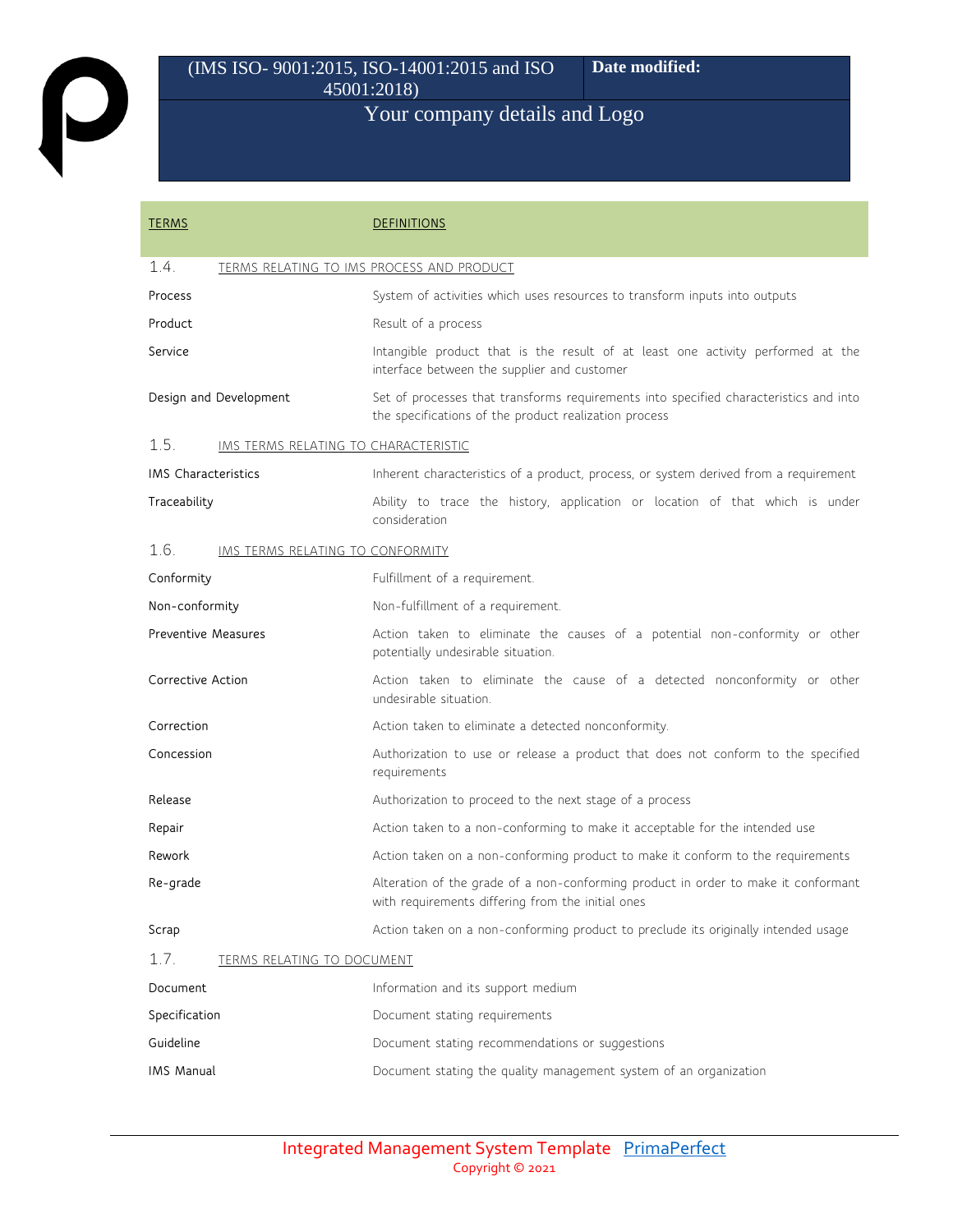P

#### (IMS ISO- 9001:2015, ISO-14001:2015 and ISO 45001:2018) **Date modified:**

## Your company details and Logo

| <b>TERMS</b>                                                                  | <b>DEFINITIONS</b>                                                                                                                                                          |  |  |
|-------------------------------------------------------------------------------|-----------------------------------------------------------------------------------------------------------------------------------------------------------------------------|--|--|
| IMS Plan                                                                      | Document specifying the quality management system elements and the resources to<br>be applied in a specific case.                                                           |  |  |
| <b>IMS Procedure</b>                                                          | Specified way to perform an activity or a process.                                                                                                                          |  |  |
| Record                                                                        | Document stating results achieved or providing evidence of activities performed                                                                                             |  |  |
| 1.8.<br><b>TERMS RELATING TO EXAMINATION</b>                                  |                                                                                                                                                                             |  |  |
| Objective Evidence                                                            | Data supporting the existence or verity of something.                                                                                                                       |  |  |
| Inspection                                                                    | Conformity evaluation by observation and judgment accompanied as appropriate by<br>measurement                                                                              |  |  |
| Verification                                                                  | Confirmation and provision of objective evidence that specified requirements have<br>been fulfilled.                                                                        |  |  |
| Validation                                                                    | Confirmation and provision of objective evidence that the requirements for a specific<br>intended use or application have been fulfilled                                    |  |  |
| 1.9.<br><b>TERMS RELATING TO AUDIT (IMS)</b>                                  |                                                                                                                                                                             |  |  |
| Audit                                                                         | Systematic, independent and documented process for obtaining evidence and<br>evaluating it objectively to determine the extent to which the audit criteria are<br>fulfilled |  |  |
| Audit Program                                                                 | Set of audits to be carried out during a planned timeframe                                                                                                                  |  |  |
| Extent and range of a given audit<br>Audit Scope                              |                                                                                                                                                                             |  |  |
| Audit Criteria                                                                | Set of policies, procedures, or requirements against which collected audit evidence is<br>compared                                                                          |  |  |
| Audit Evidence                                                                | Records, verified statements of fact or other information relevant to the audit.                                                                                            |  |  |
| Audit Findings                                                                | Results of the evaluation of the collected audit evidence against audit criteria                                                                                            |  |  |
| <b>Audit Conclusions</b>                                                      | Outcome of an audit decided by the audit team after consideration of all the audit<br>findings                                                                              |  |  |
| Auditee                                                                       | Organization being audited                                                                                                                                                  |  |  |
| Audit Team                                                                    | One or more auditors conducting an audit, one of whom is appointed as leader                                                                                                |  |  |
| Auditor                                                                       | Person qualified and competent to conduct audits                                                                                                                            |  |  |
| 1.10.<br><b>TERMS RELATING TO QUALITY ASSURANCE FOR MEASUREMENT PROCESSES</b> |                                                                                                                                                                             |  |  |
| Measurement                                                                   | Set of operations having the object of determining the value of a quantity                                                                                                  |  |  |
| <b>Measurement Process</b>                                                    | Set of interrelated resources, activities, and influences related to a measurement                                                                                          |  |  |
| Measurement Control System                                                    | Set of operations necessary related to achieve meteorological confirmation and<br>continuous control of measurement processes                                               |  |  |
| Measuring Equipment                                                           | Instrument, measurement standard, reference material and/or auxiliary apparatus<br>necessary to implement a measurement process for carrying out a specified and            |  |  |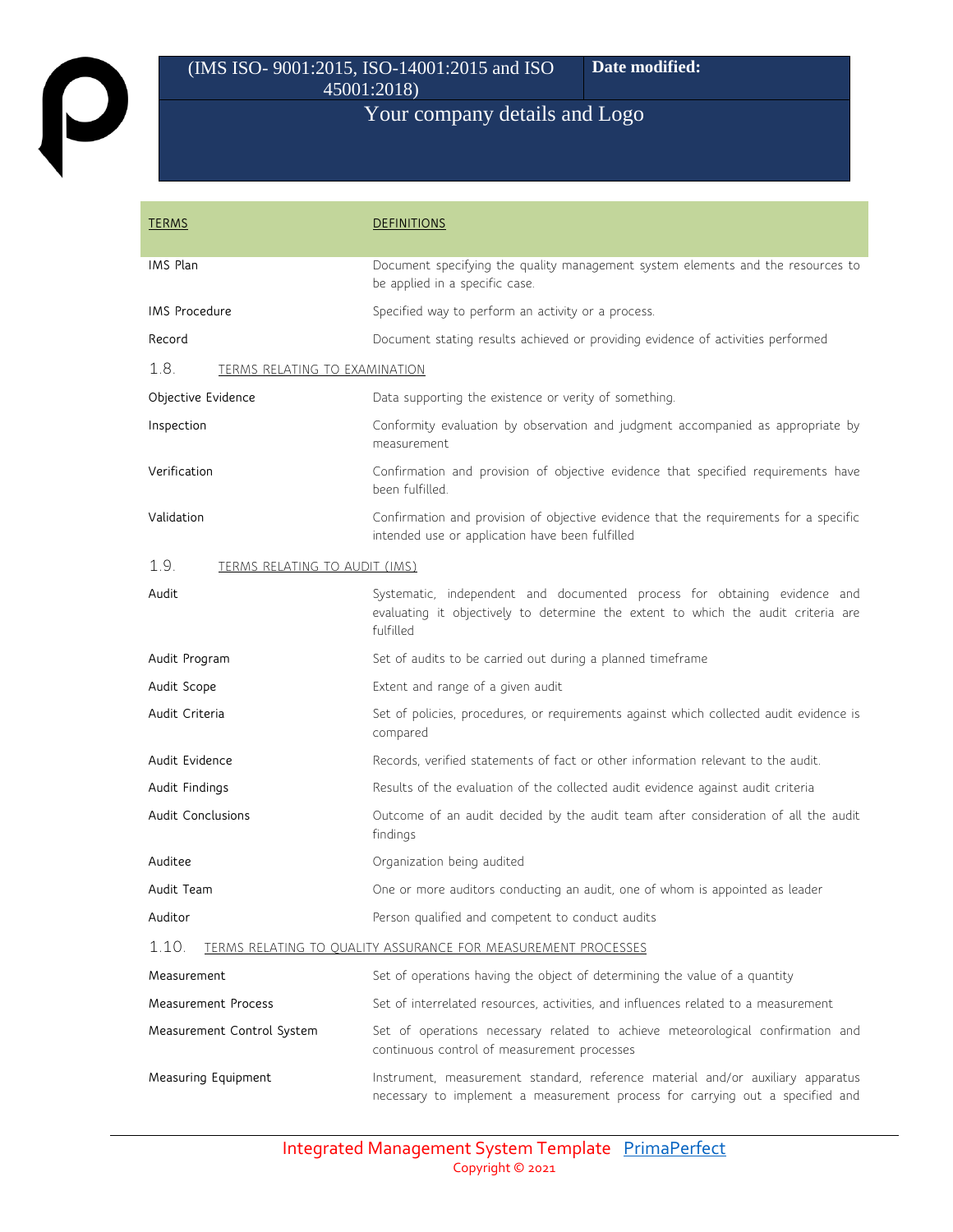**TERMS DEFINITIONS**

defined measurement

**2.1 Auditor:** Person with the competence to conduct an audit (ISO- 9001:2015, ISO-14001:2015 and ISO 45001:2018)

#### **2.2 Continual improvement:**

Recurring process of enhancing the **environmental management system** (2.9) in order to achieve improvements in overall **environmental performance** (2.11) consistent with the **organization's** (2.20) **environmental policy** (2.13)

NOTE: The process need not take place in all areas simultaneously, Or without interruption. [ISO 14001:2015, 3.4.5]

#### **2.3 Correction:**

Action taken to eliminate a detected **nonconformity** (2.18)

NOTE Adapted from ISO- 9001:2015, ISO-14001:2015 and ISO 45001:2018)

#### **2.4 Corrective action:**

Action to eliminate the cause of a detected **nonconformity** (2.18)

#### **2.5 Document:**

Information and its supporting medium (type of documents, medium etc)

#### **2.6 Environment:**

Surroundings in which an organization (2.20) operates, including air, water, land natural resources, flora, fauna, humans, and their interrelation

#### **2.7 Environmental aspect:**

Element of an **organization's** (2.20) activities or products or services that can interact with the **environment**

#### **2.8 Environmental impact:**

Any change to the **environment** (2.6), whether adverse or beneficial, wholly or partially resulting from an **organization's** (2.20) **environmental aspects** (2.7) [ISO 14001:2015, 3.7]

#### **2.9 Environmental management system EMS:**

Part of an **organization's** (2.20) management system used to develop and implement its **environmental policy** (2.13) and manage its **environmental aspects** (2.7)

#### **2.10 Environmental objective:**

Overall environmental goal, consistent with the **environmental policy** (2.13), that an **organization** (2.20) sets itself to achieve ISO 14001:2015 Requirement [ISO 14001; 2015, 3.9]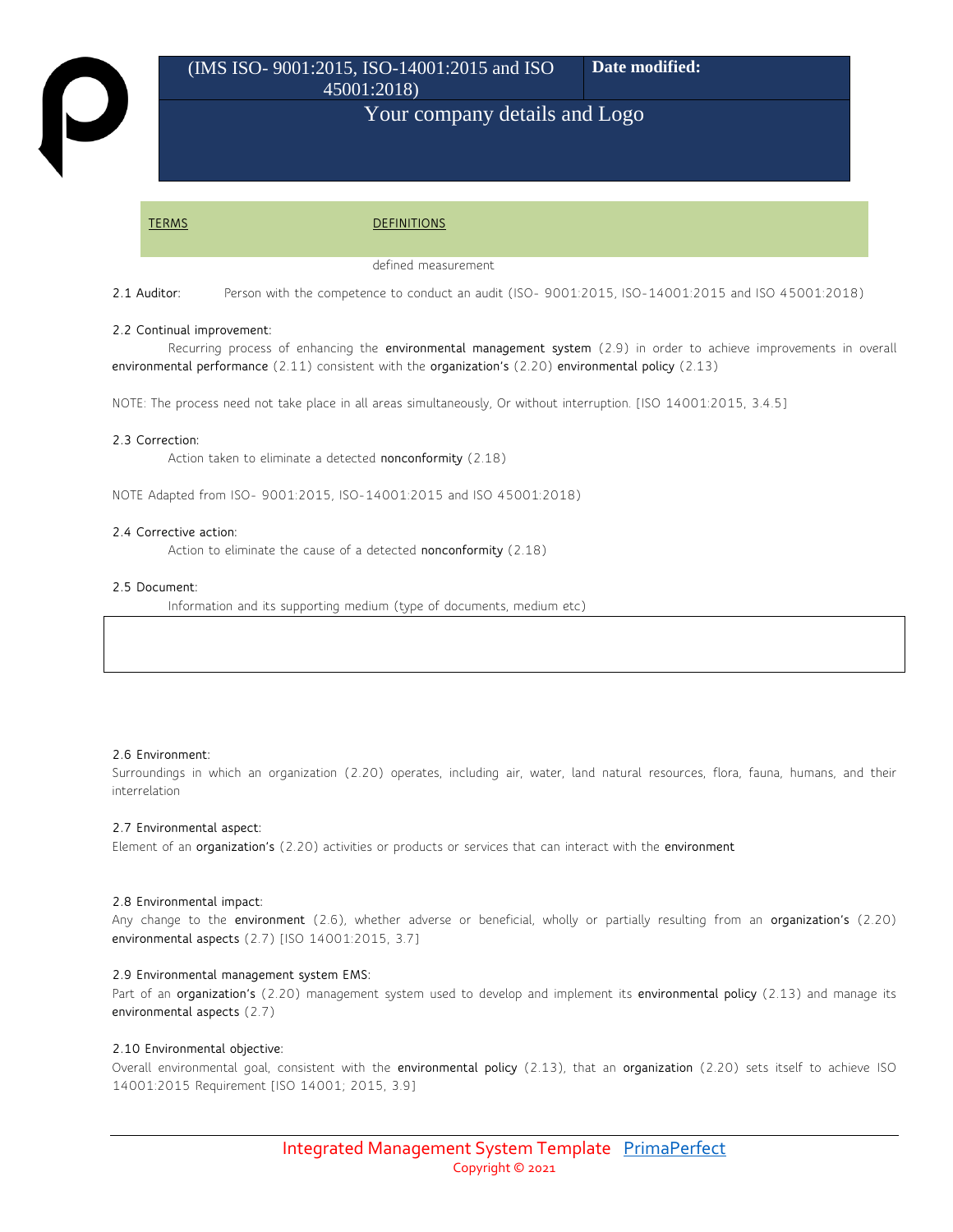#### **2.11 Environmental performance:**

Measurable results of an **organization's** (2.20) management of its **environmental aspects** (2.7)

NOTE In the context of **environmental managements systems** (2.9), results can be measured against the **organization's** (2.20) **environmental policy** (2.13), **environmental objectives** (2.10), **environmental targets** (2.14) and other environmental performance requirements. [ISO 14001:2015, 2.10]

#### **2.12 Environmental performance indicator:**

**EPI** Specific expression that provides information about an **organization's** (2.20) **environmental performance** (2.11) [ISO 14001:2015]

#### **2.13 Environmental policy:**

Overall intentions and direction of an **organization** (2.20) related to its **environmental performance** (2.11) as formally expressed by top management

NOTE: The environmental policy provides a framework for action and for the setting of **environmental objectives** (2.10) and **environmental targets** (2.14). [ISO 14001:2015, 3.11]

#### **2.14 Environmental target:**

Detailed performance requirement, applicable to the **organization** (2.20) or parts thereof, that arises from the **environmental objectives**  (2.10) and that needs to be set and met in order to achieve those objectives [ISO 14001:2015, 3.12]

#### **2.15 Interested party:**

Person or group concerned with or affected by the **environmental performance** (2.11) of an **organization** (2.20) ISO- 9001:2015, ISO-14001:2015 and ISO 45001:2018]

#### **2.16 Internal audit:**

Systematic, independent and documented process for obtaining audit evidence and evaluating it objectively to determine the extent to which the environmental management system audit criteria set by the **organization** (2.20) are fulfilled.

#### **2.17 Management performance indicator:**

**MPI** ISO- 9001:2015, ISO-14001:2015 and ISO 45001:2018. **Environmental performance indicator** (2.12) that provides information about the management efforts to influence an **organization's**  (2.20) **environmental performance** (2.11) [ISO 14031:1999, 2.10.1]

#### **2.18 Nonconformity:**

Non-fulfillment of a requirement ISO- 9001:2015, ISO-14001:2015 and ISO 45001:2018

#### **2.19 Operational performance indicator:** ISO- 9001:2015, ISO-14001:2015 and ISO 45001:2018

ISO 9001:2015 Clause (7.5) Control of production & Service provision provides information about operational performance indicator and process control.

**Environmental performance indicator** (2.12) that provides information about the **environmental performance** (2.11) of an **organization's**  (2.20) operations [ISO 14001:2015, 2.10.2]

#### **2.20 Organization:**

Company, corporation, firm, enterprise, authority or institution, or part or combination thereof, whether incorporated or not, public or private, that has its own functions and administration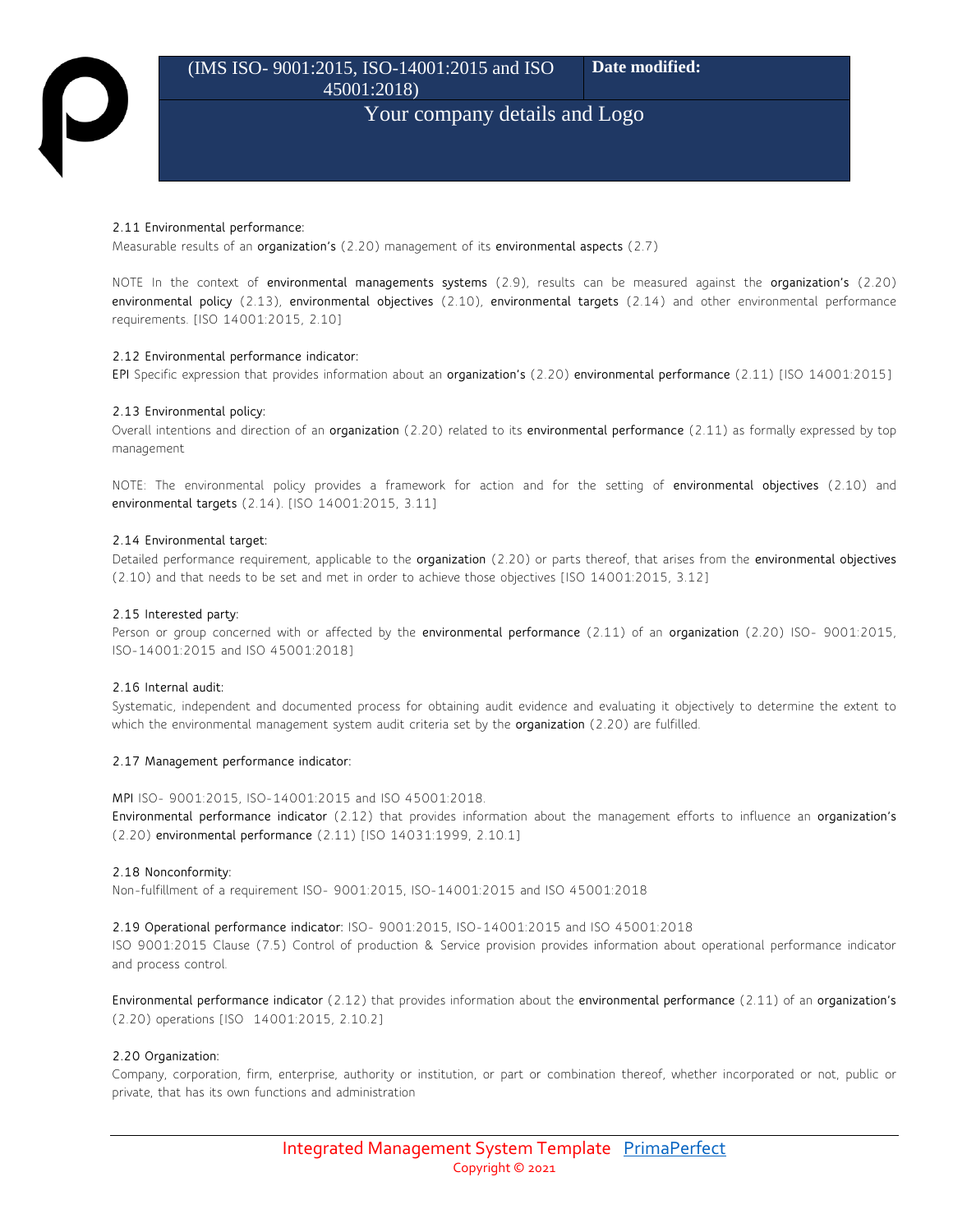#### (IMS ISO- 9001:2015, ISO-14001:2015 and ISO 45001:2018) **Date modified:**

### Your company details and Logo

NOTE For organizations with more than one operating unit, a single operating unit may be defined as an organization. [ISO 14001:2015]

#### **2.21 Preventive action:** ISO- 9001:2015, ISO-14001:2015 and ISO 45001:2018

Action to eliminate the cause of a potential **nonconformity** [Clauses of (4.5.3) ISO 14001:2015 & OSHAS 8001:2007]

#### **2.22 Prevention of pollution only 14001: 2008) :**

Use of processes, practices, techniques, materials, products, services or energy to avoid, reduce or control (separately or in combination) the creation, emission, or discharge of any type of pollutant or waste, in order to reduce adverse **environmental impacts** (2.8)

#### **2.23 Procedures:**

Specified way to carry out an activity or a process

NOTE 1 Procedures can be documented or not. NOTE 2 Adapted from ISO 9001:2015, 2.4.5. [ISO 14001:2015, 3.19] or ISO 45001:2018

**2.24 Record** ISO 14001:2015: **Document** (2.5) stating results achieved or providing evidence of activities performed

NOTE Adapted from ISO 9001:2015, 3.7.6. [ISO 14001:2015, 3.20]

#### **3.1 Acceptable risk**

Risk that has been reduced to a level that can be tolerated by the Organization having regard to its legal obligations and its own **OH&S policy (3.16)**

#### **3.2 Audit**

Systematic, independent and documented process for obtaining "audit evidence" and evaluating it objectively to determine the extent to which "audit criteria" are fulfilled [ISO 9001:2015, **3.9.1**]

*NOTE 1: Independent does not necessarily mean external to the organization. In many cases, particularly in smaller organizations, independence can be demonstrated by the freedom from responsibility for the activity being audited. NOTE 2: For further guidance on "audit evidence" and "audit criteria", see ISO 19011.*

**3.3 Continual improvements:** ISO- 9001:2015, ISO-14001:2015 and ISO 45001:2018 Recurring process of enhancing the **OH&S management system** (**3.13**) in order to achieve improvements in overall **OH&S performance** (**3.15**) consistent with the **organization's** (**3.17**) **OH&S policy** (**3.16**)

**3.4 Corrective action:** ISO- 9001:2015, ISO-14001:2015 and ISO 45001:2018 Action to eliminate the cause of a detected **nonconformity** (**3.11**) or another undesirable situation *Clauses 4.5.3 of ISO 9001:2015 & ISO 45001:2018 & Clause of 8.5 ISO 9001:2015.*

#### **3.5 Document:**

Information and its supporting medium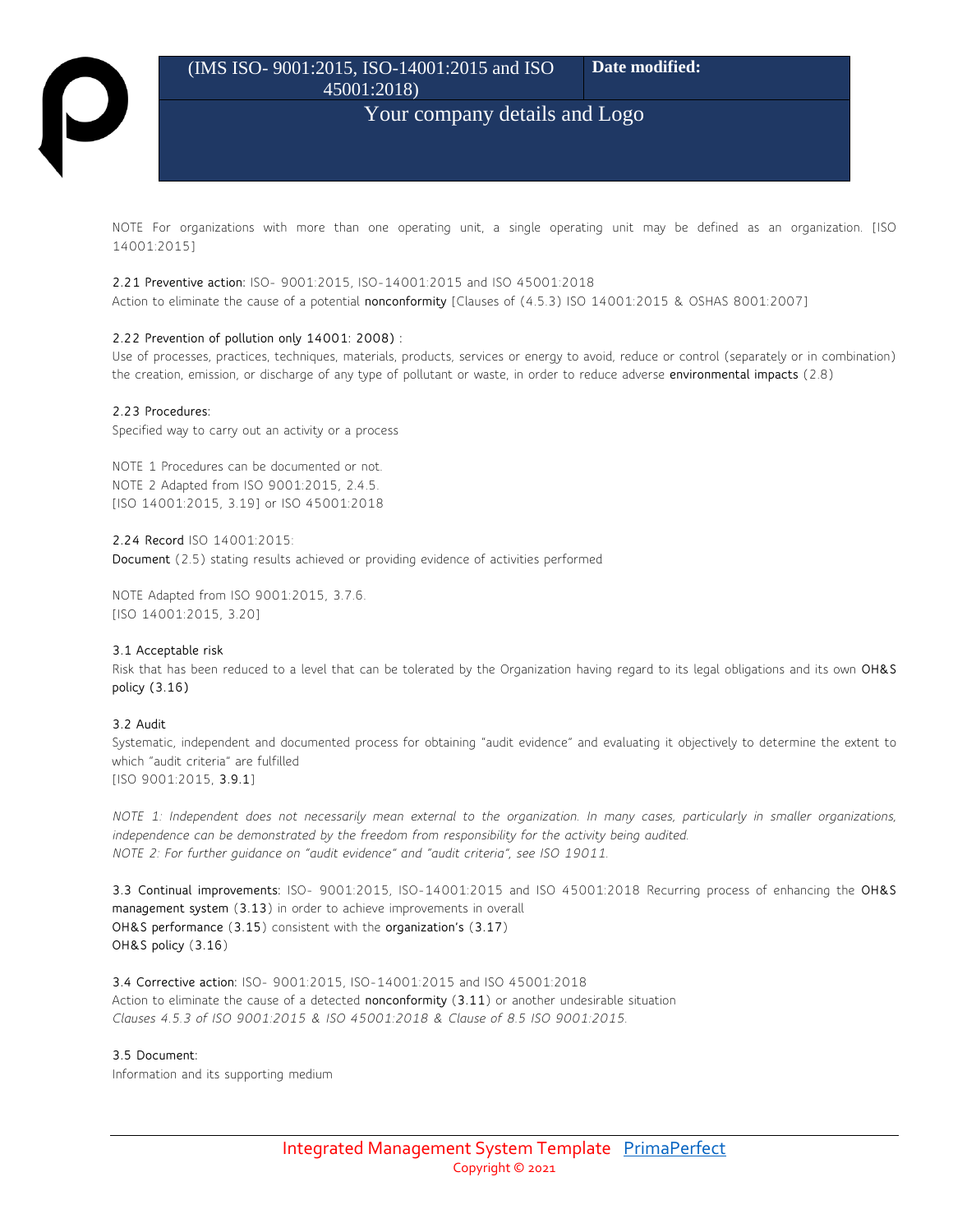#### **3.6 Hazard:**

Source, situation, or act with a potential for harm in terms of human injury or **ill health** (**3.8**), or a combination of these.

#### **3.7 Occupational health and safety opportunity OH&S opportunity** ISO 45001:2018

circumstance or set of circumstances that can lead to improvement of *OH&S performance*

#### **3.8 Health:**

Identifiable, adverse physical or mental condition arising from and/or made worse by a work activity and/or work-related situation

**3.9 Incident:** ISO- 9001:2015, ISO-14001:2015 and ISO 45001:2018 Work-related event(s) in which an injury or **ill health** (**3.8**) (regardless of severity) or fatality occurred, or could have occurred

#### **3.10 Interested Party**

Person or group, inside or outside the **workplace** (**3.23**), concerned with or affected by the **OH&S performance** (**3.15**) of an **organization** (**3.17**)

**3.11Nonconformity** ISO- 9001:2015, ISO-14001:2015 and ISO 45001:2018 Non-fulfillment of a requirement [ISO 9001:2015, **&** ISO 14001: 2015 (Clauses 4.5.3)]

*NOTE: Nonconformity can be any deviation from:*

*• Relevant work standards, practices, procedures, legal requirements, etc.*

*• OH&S management system (3.13) requirements.*

#### **3.12 Occupational Health and Safety (OH&S)**

Conditions and factors that affect, or could affect the health and safety of employees or other workers (including temporary workers and contractor personnel), visitors, or any other person in the **workplace** (**3.23**)

#### **3.14 OH&S Objective**

OH&S goal, in terms of **OH&S performance** (**3.15**), that an **organization** (**3.17**) sets itself to achieve

*NOTE 1: Objectives should be quantified wherever practicable. NOTE 2: 4.3.3 requires that OH&S objectives are consistent with the OH&S policy (3.16).* 

**3.15 OH&S performance** measurable results of an **organization's** (**3.17**) management of its **OH&S risks** (**3.21**)

**3.16 OH&S Policy** Overall intentions and direction of an **organization** (**3.17**) related to its **OH&S performance** (**3.15**) as formally expressed by top management

#### **3.17 Organizations**

Company, corporation, firm, enterprise, authority or institution, or part or combination thereof, whether incorporated or not, public or private, that has its own functions and administration

*NOTE For organizations with more than one operating unit, a single operating unit may be defined as an organization.* [ISO 14001:2015, **3.16**]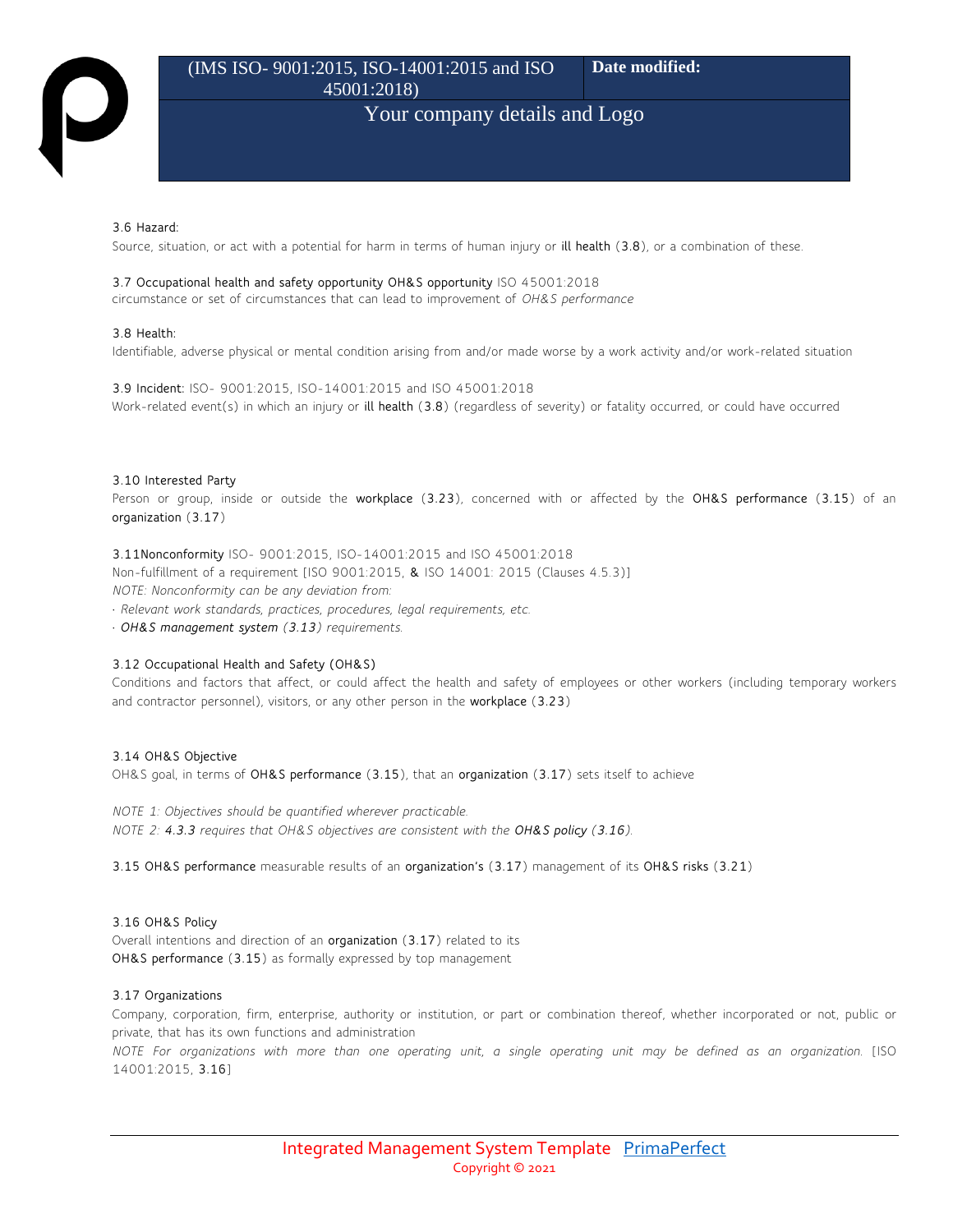#### (IMS ISO- 9001:2015, ISO-14001:2015 and ISO 45001:2018) **Date modified:**

## Your company details and Logo

#### **3.18 Preventive Actions**

Action to eliminate the cause of a potential **nonconformity** (**3.11**) or other undesirable potential situation

#### **3.19 Procedures**

Specified way to carry out an activity or a process

#### **3.20 Records**

**Document** (**3.5**) stating results achieved or providing evidence of activities performed [ISO 14001:2015, **3.20**]

#### **3.21 Risk**

Combination of the likelihood of an occurrence of a hazardous event or exposure(s) and the severity of injury or **ill health** (**3.8**) that can be caused by the event or exposure(s) ISO 45001:2018

#### **3.22 Risk assessment**

Process of evaluating the **risk(s)** (**3.21**) arising from a hazard(s), taking into account the adequacy of any existing controls, and deciding whether or not the risk(s) is acceptable

#### **3.23 Workplace**

Any physical location in which work related activities are performed under the control of the organization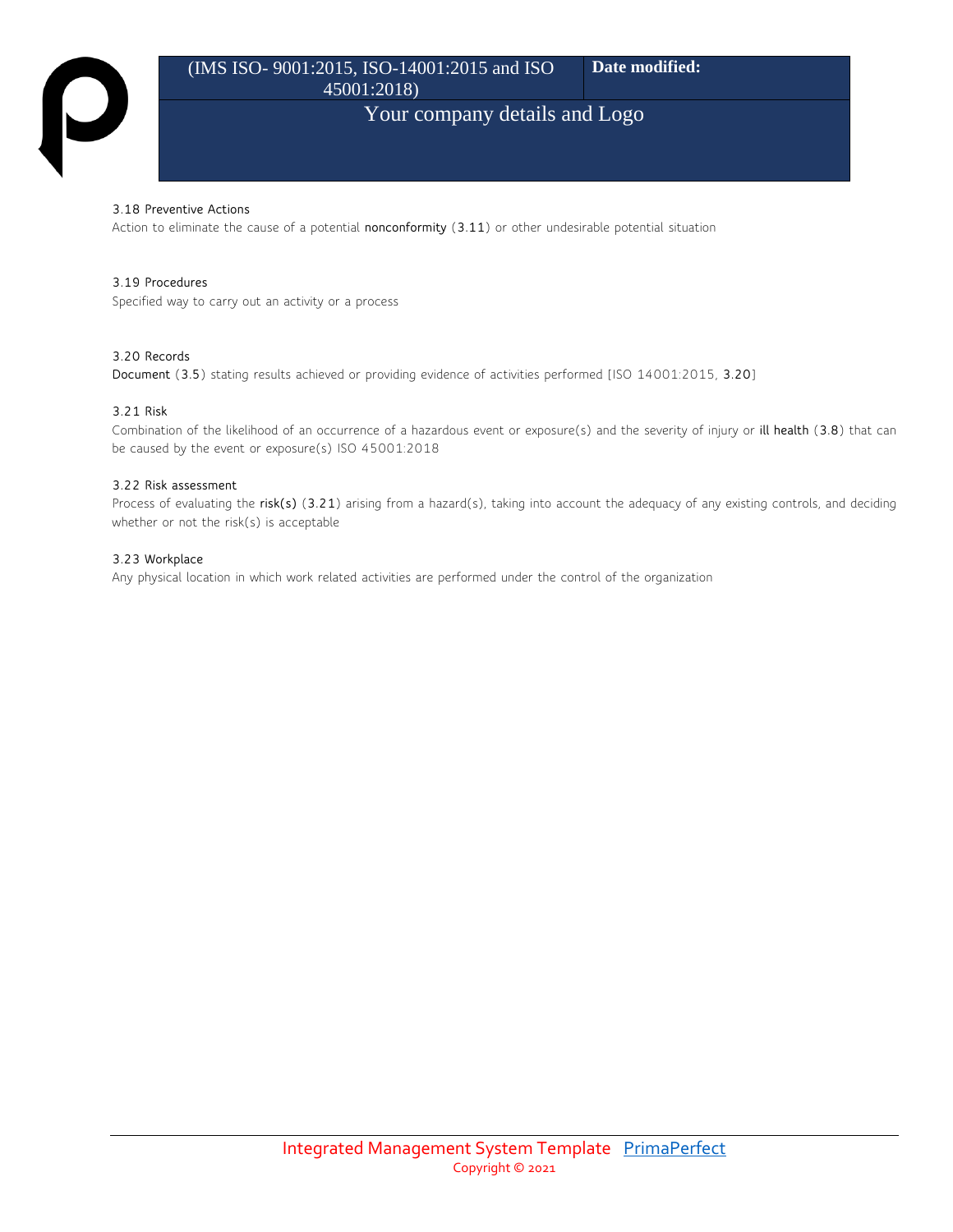#### **4 - Context of the Organization- ISO- 9001:2015, ISO-14001:2015, ISO-45001:2018**

#### **4.1- Understanding the organization and its Context - ISO- 9001:2015, ISO-14001:2015, ISO-45001:2018**

*4.2 Understanding the needs and expectations of interested parties – ISO 14001:2015 and ISO 9001:2015, ISO-45001:2018*

#### **Refer for Details:**

- Integrated Manual
- Operating Procedures as per International Standards
- Job Descriptions, Work Instructions, Plans
- Documents like Forms and Formats which are maintained and implemented

#### **4.2 Understanding the needs and expectations of interested parties**

Needs: (Add info here)

Expectations: (Add info here)

#### **4.3 Determining the scope of the quality, Environmental and OH&S management system– ISO 9001:2015: ISO 14001:2015, ISO-45001:2018**

(Your company name)has developed an integrated manual, which describes in detail the process, their interactions and referral policies in accordance with ISO 9001:2015 and *ISO 14001:2015* as well.

**SCOPE:** 

4.4. – Quality Management System and its processes *– ISO 9001:2015, ISO-45001:2018*

The Company has established quality management system, implement, maintain and continually improve QMS at appropriate functions and levels within the organization. These processes include inputs, outputs, sequences and interactions between them. The management is committed to provide all the required resources for these processes. Risk and opportunities are addressed in accordance with the requirements. The company will document these processes and maintains the records as per standard.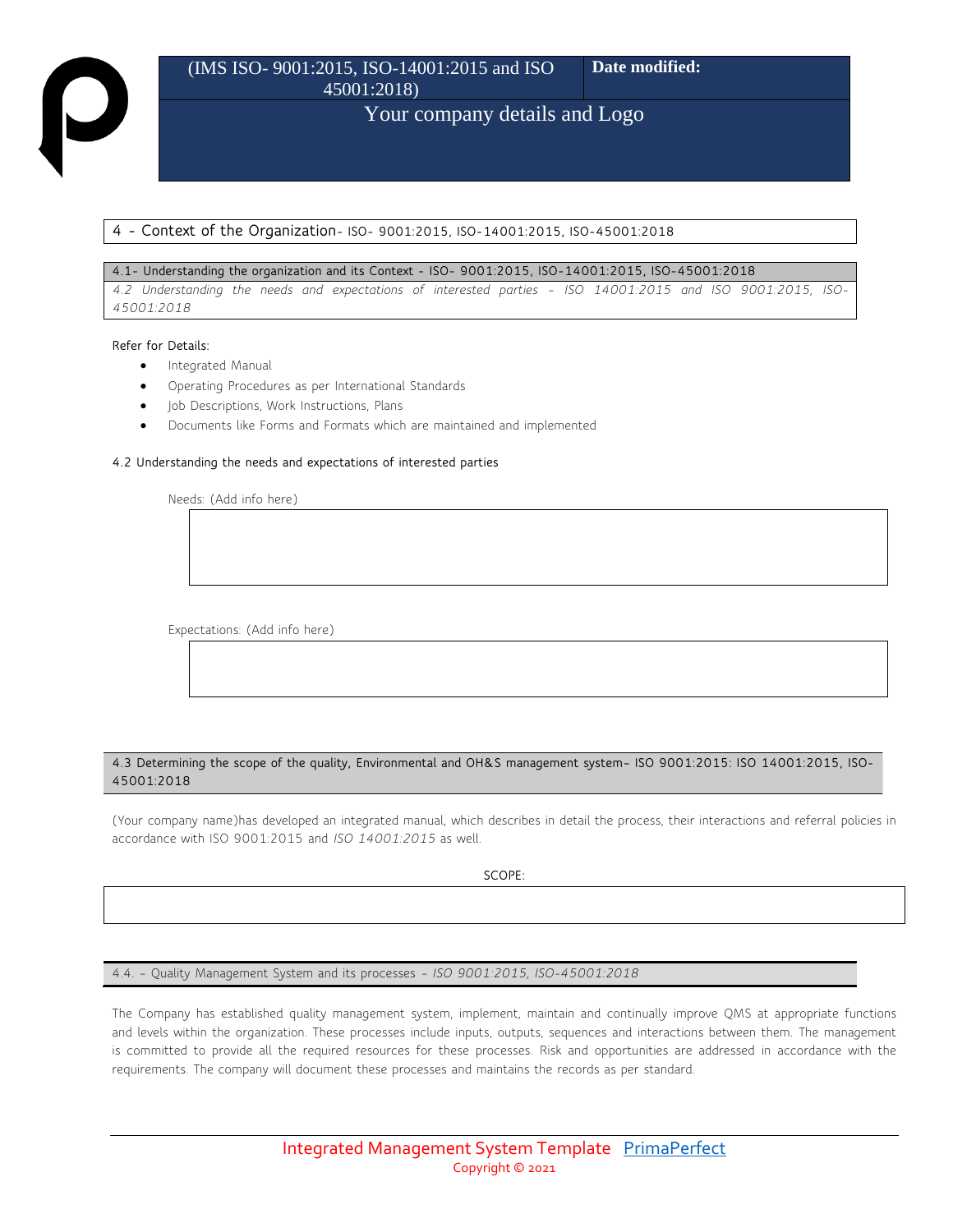4.4 - Environmental management system– ISO 14001:2015

4.4 – OH&S management system –ISO 45001:2018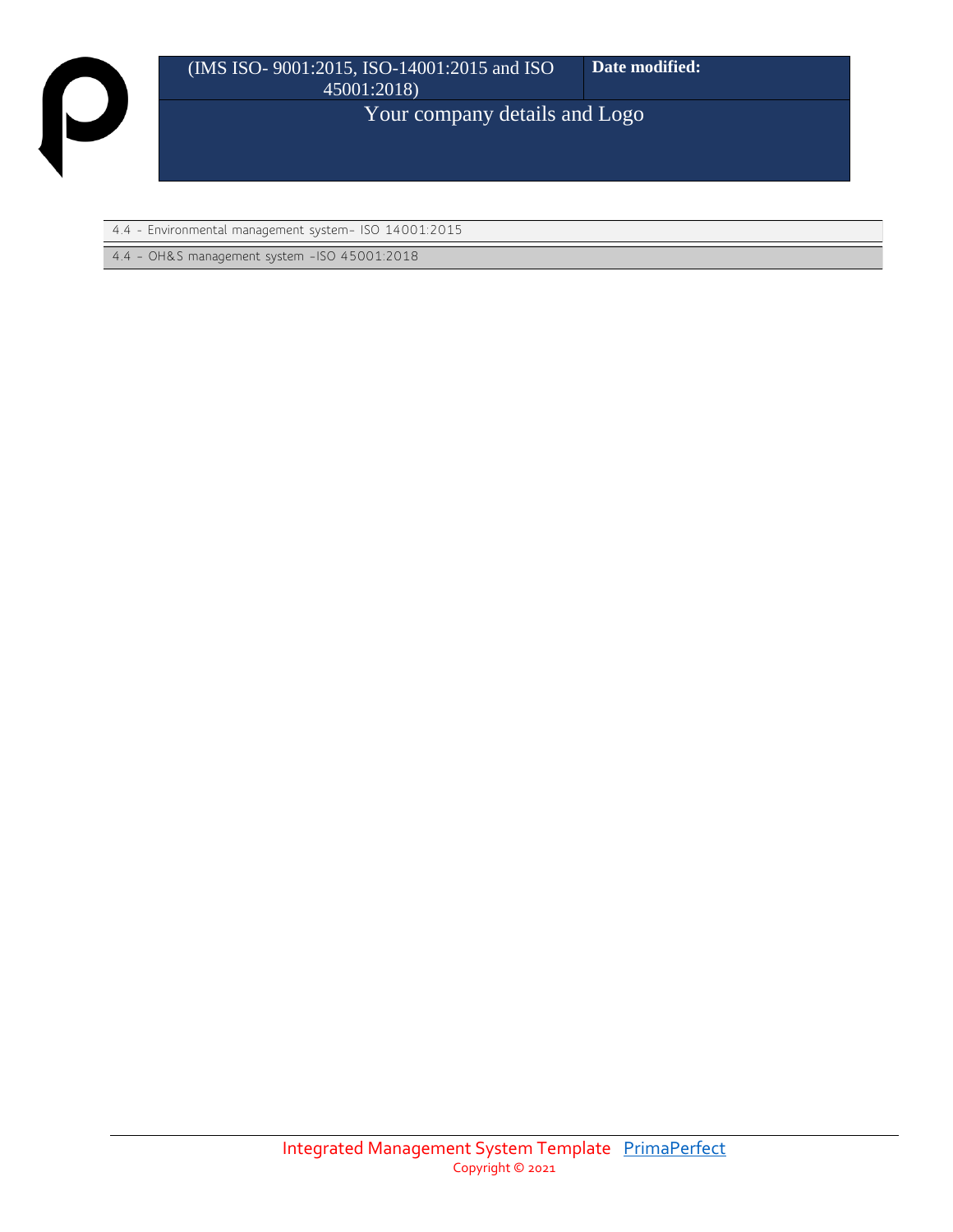### **5 – Leadership - ISO 9001:2015, ISO 45001:2018`**

5.1 – Leadership and Commitment - ISO 9001:2015, ISO 14001:2015, ISO 45001:2018

Add relevant form detail here.

Leadership of (Your company name) is committed to comply with international standards and (Your company name) has established such a management system, which fulfills requirements to all the above captioned standards in all relevant respects. The core aim of management is to ensure that at organizational level including all departments/ sections, the due requirements are met.

Leadership of (Your company name) makes sure that all the customer requirements are met with aim of enhancing customer satisfaction.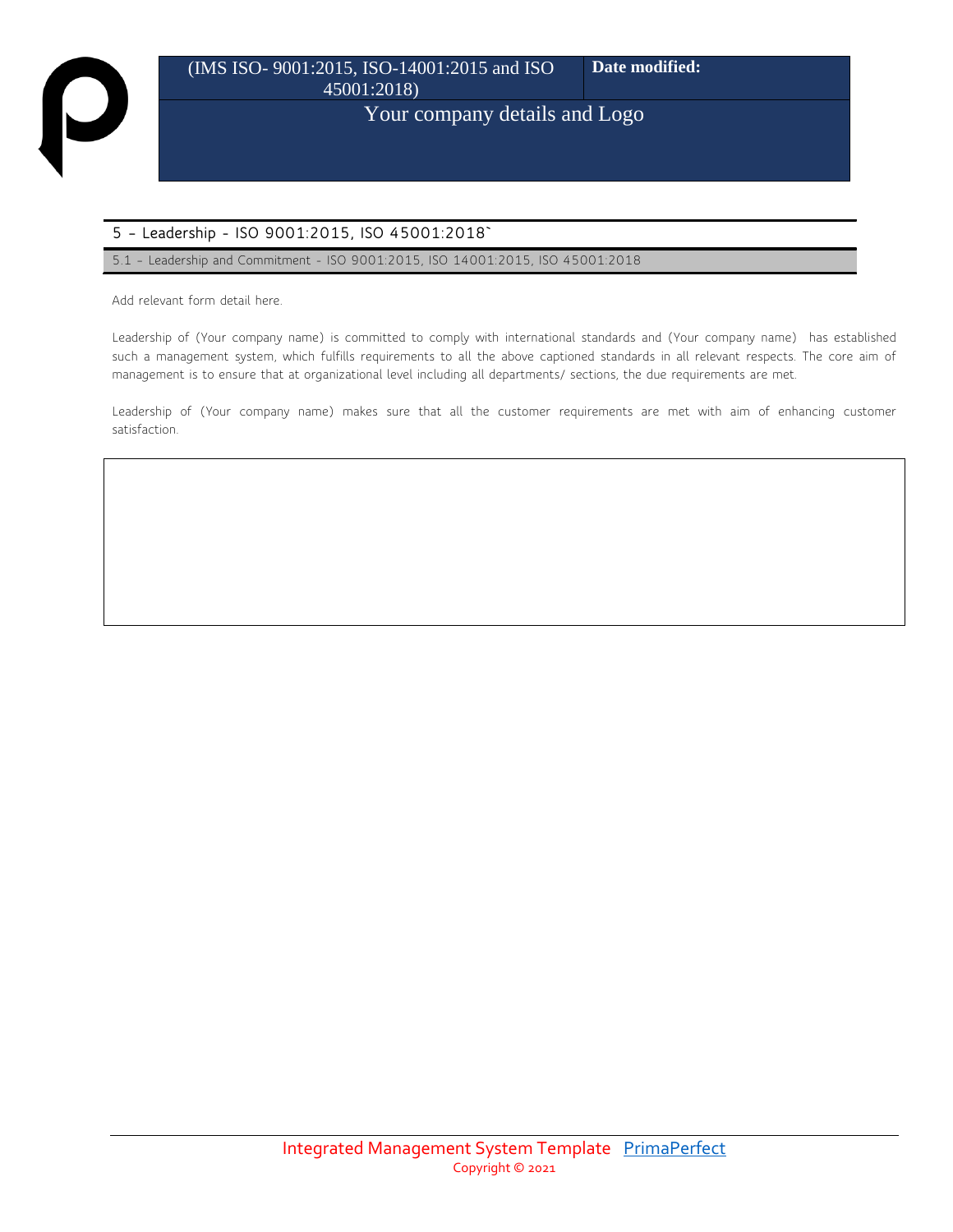| 52 |  | $-$ Policy - ISO 9001:2015 |
|----|--|----------------------------|

5.2.1 Developing the Quality Policy – 9001:2015

5.2.2 Communicating the quality Policy – 9001:2015

5.2 – Environmental Policy – ISO 14001:2015

5.2 - *OH&S Policy*– ISO 45001:2018

5.3 - Organizational Roles, responsibilities and authorities- ISO 9001: 2015 & ISO 14001: 2015, ISO 45001:2018

5.4 - Consultation and participation of workers - ISO 45001:2018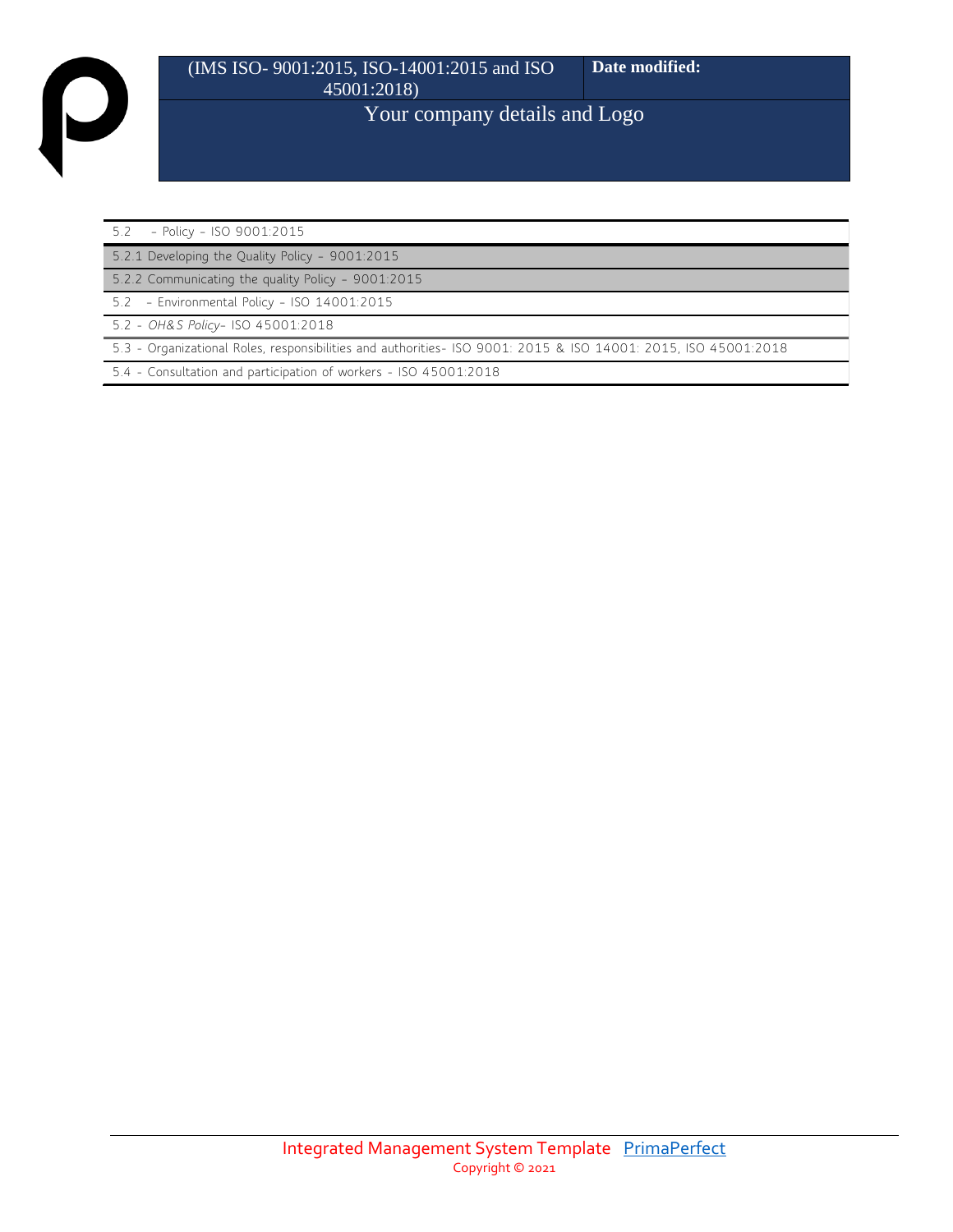#### **6 – Planning – ISO 9001:2015 & ISO 14001: 2015, ISO 45001:2018**

6.1 – Action to address risk and opportunities – ISO 9001:2015 & ISO 14001:2015, ISO 45001:2018

6.1.2 – Environmental Aspects – *ISO 14001:2015*

6.1.2 –Hazard Identification, Assessment of risk and Opportunities - ISO 45001:2018

All the relevant information is documented and periodically review to comply above standards, and company has established and is maintaining procedures to plan and identify the risk and opportunities and to address environmental aspects of its activities, product or services Hazard identification and risk assessment that it controls and over which it can be expected to have an influence, in order to determine those which, have or can have significant impact on environment.

6.1.3 – Determination of legal requirements and other requirements – ISO 45001:2018

#### **Environmental Management Program(s) –** *ISO14001:2015* **& OH&S Management Program(s) – ISO 45001:2018**

(Your company name) makes sure that environmental and health & safety programs and plans are effective in order to fulfill the requirement of this international standard. The core aim of these programs is to meet set objectives and targets. These programs incorporate:

6.2 – Quality objectives and planning to achieve them – ISO 9001:2015

6.2 – OH&S objectives and planning to achieve them – ISO 45001:2018

6.2 – Environmental objectives and planning to achieve them – *ISO 14001:2015*

6.3 – Planning of changes – ISO 9001:2015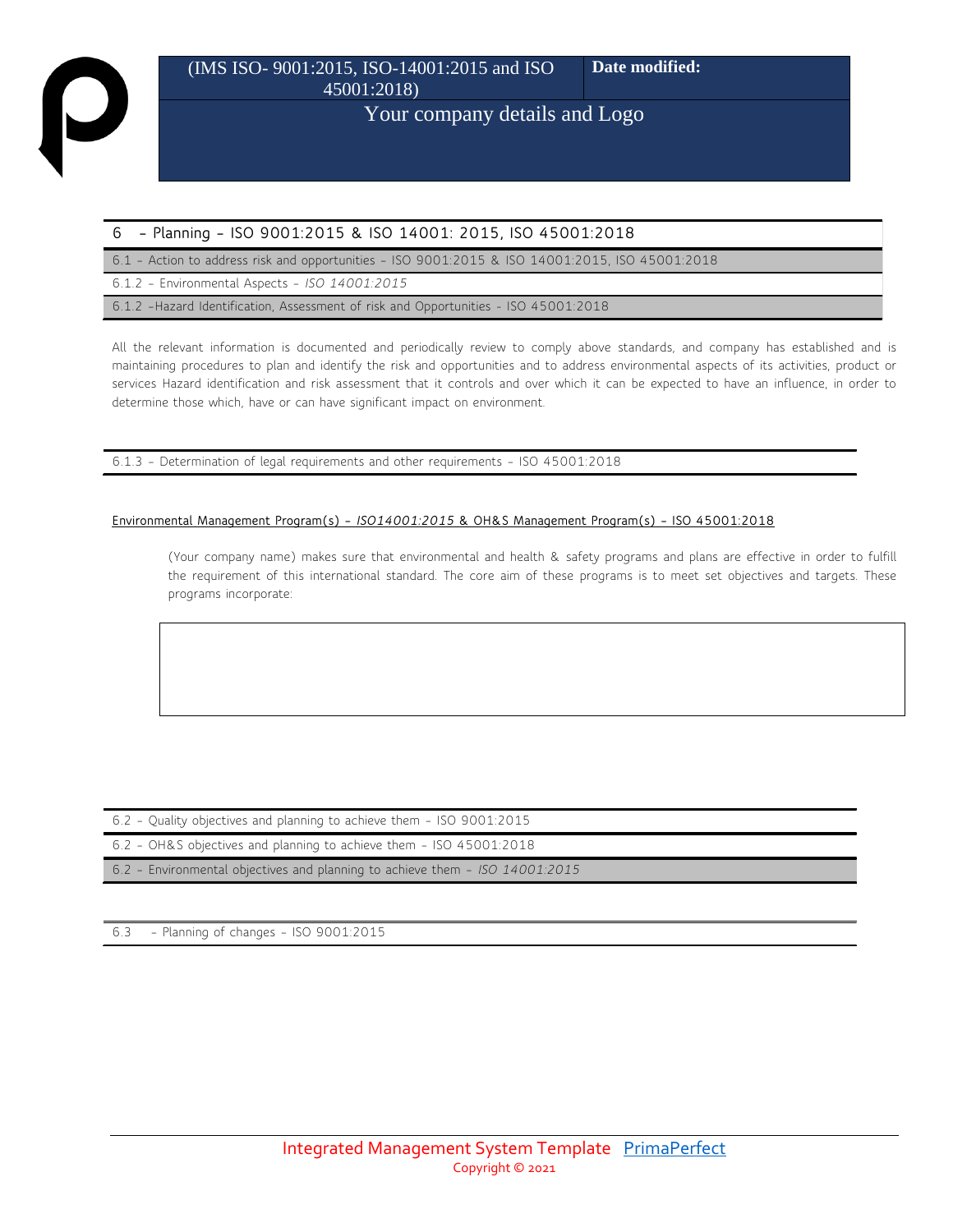#### **7. Support – ISO 9001: 2015 and ISO 14001: 2015**

**7.1 Resources - ISO 9001:2015, 14001: 2015, ISO 45001:2018**

**7.1.1 General - ISO 9001: 2015**

**7.1.2 – People – ISO 9001:2015**

**7.1.3 – Infrastructure – ISO 9001:2015**

**7.1.4 Environment for the operation of processes - ISO 9001: 2015**

**7.1.5 Monitoring and measuring resources ISO 9001: 2015**

**7.1.5.1 General- ISO 9001: 2015**

**7.1.5.2 Measurement traceability ISO 9001: 2015** 

**7.1.6 Organizational knowledge ISO 9001: 2015**

(Your company name) Explain how you keep relevant documents here:

#### **Competence, Awareness and Training**

(Your company name) determines that

(Your company name) identifies the training needs. It requires that all personnel, whose work may create a significant risk/impact upon the environment and OH&S, have received appropriate training.

These include the resources:

- a) to implement and improve the processes of the quality management system and
- b) to address customer satisfaction

#### **People**

(Your company name) makes sure that personnel performing work affecting our services are competent on the basis of appropriate education, training, skill and experience.

#### **Infrastructure – ISO 9001:2015**

**Monitoring and Measurement – ISO 9001: 2015**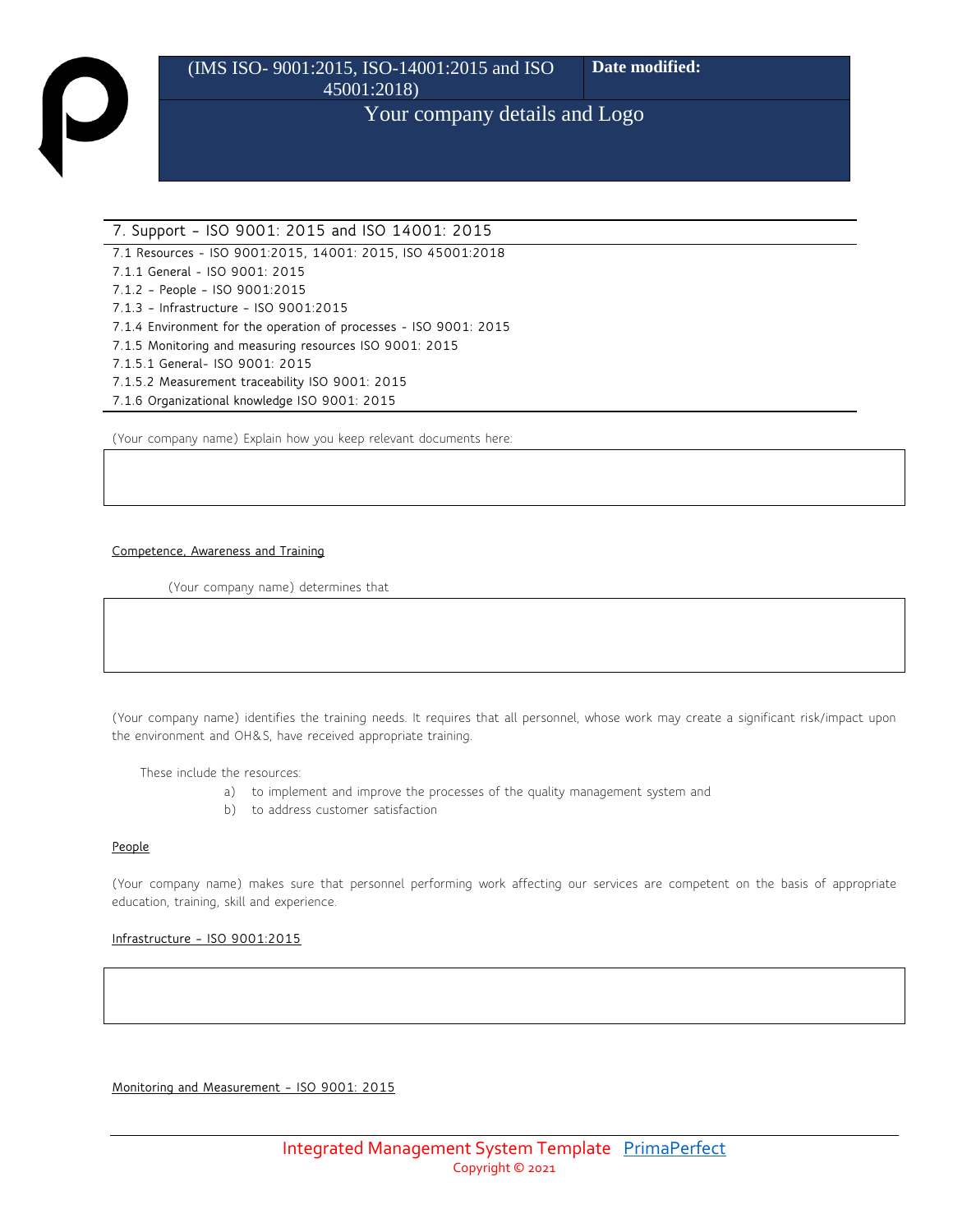**(Your company name)** monitors and measures the characteristics of each item related to (your industry)

#### **Measurement traceability – ISO 9001: 2015**

(Your company name) keeps a well-written procedure to monitor information relating to customer perception as to whether the organization has met customer requirements.

#### **Operational Control – ISO 45001:2018**

(Your company name)identifies those operations and objectives that are associated with the identified hazards/aspects, risks/impacts in line with its policy, objectives and targets.

#### **Organization Knowledge – ISO 9001:2015**

(Your company name) system and SOPs are developed according to standard methods.

#### 7.2 – Competence – ISO 9001:2015, 14001: 2015, ISO 45001:2018

*Add relevant form detail here.*

7.3 Awareness - ISO 9001:2015, 14001: 2015, ISO 45001:2018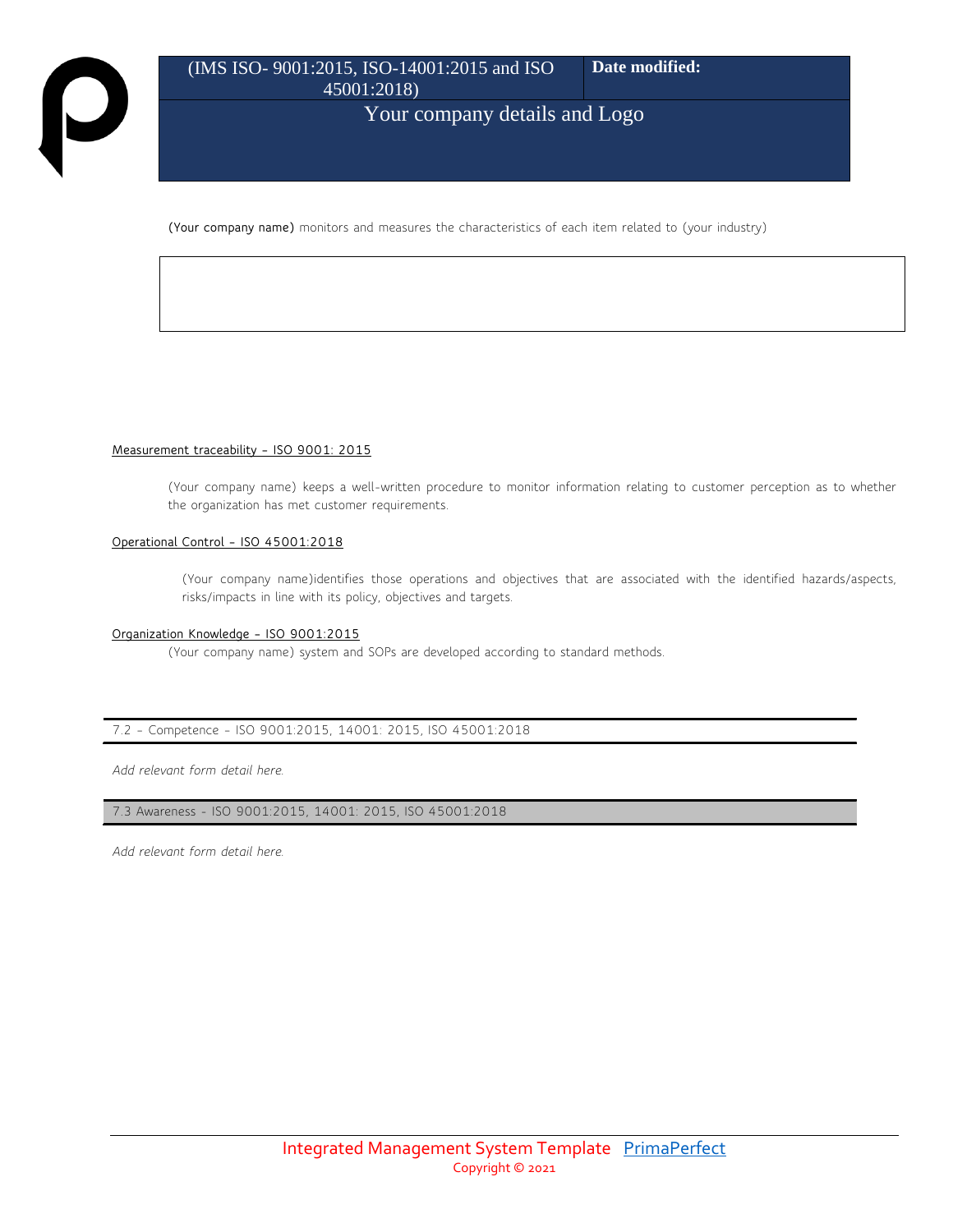7.4 Communication - ISO 9001:2015, 14001: 2015, ISO 45001:2018

7.4.2 Internal Communication ISO 9001:2015, 14001: 2015, ISO 45001:2018

7.4.3- External Communication ISO 9001:2015, 14001: 2015, ISO 45001:2018

- a) Ensure that processes needed for the Quality Management System are established, implemented and maintained.
- b) Reports to the top management on the performance of the Quality Management System and any need for improvement.
- c) Ensure that promotion of awareness of customer requirements throughout the organization.
- d) Liaison with external parties on matters relating to the QHSE systems.

#### **Communication ISO 9001:2015, 14001: 2015 & ISO 45001:2018**

#### **Internal Communication – ISO 9001:2015 & 14001: 2015**

(Your company name) with regards to its environmental and OH&S Hazards/Aspects, Risk/Impact system, establishes and maintains procedures which covers:

- a) Internal communication between the various levels and functions of the organization.
- b) Receiving, documenting and responding to relevant communication from external interested parties.

#### **External Communication – ISO 9001:2015 & 14001: 2015**

(Your company name) determines and implements effective management techniques for communicating with customers in relation to

- a) Our services
- b) Enquiries, contracts or order handling including amendments, and
- c) Customer's feedback, including customer complaints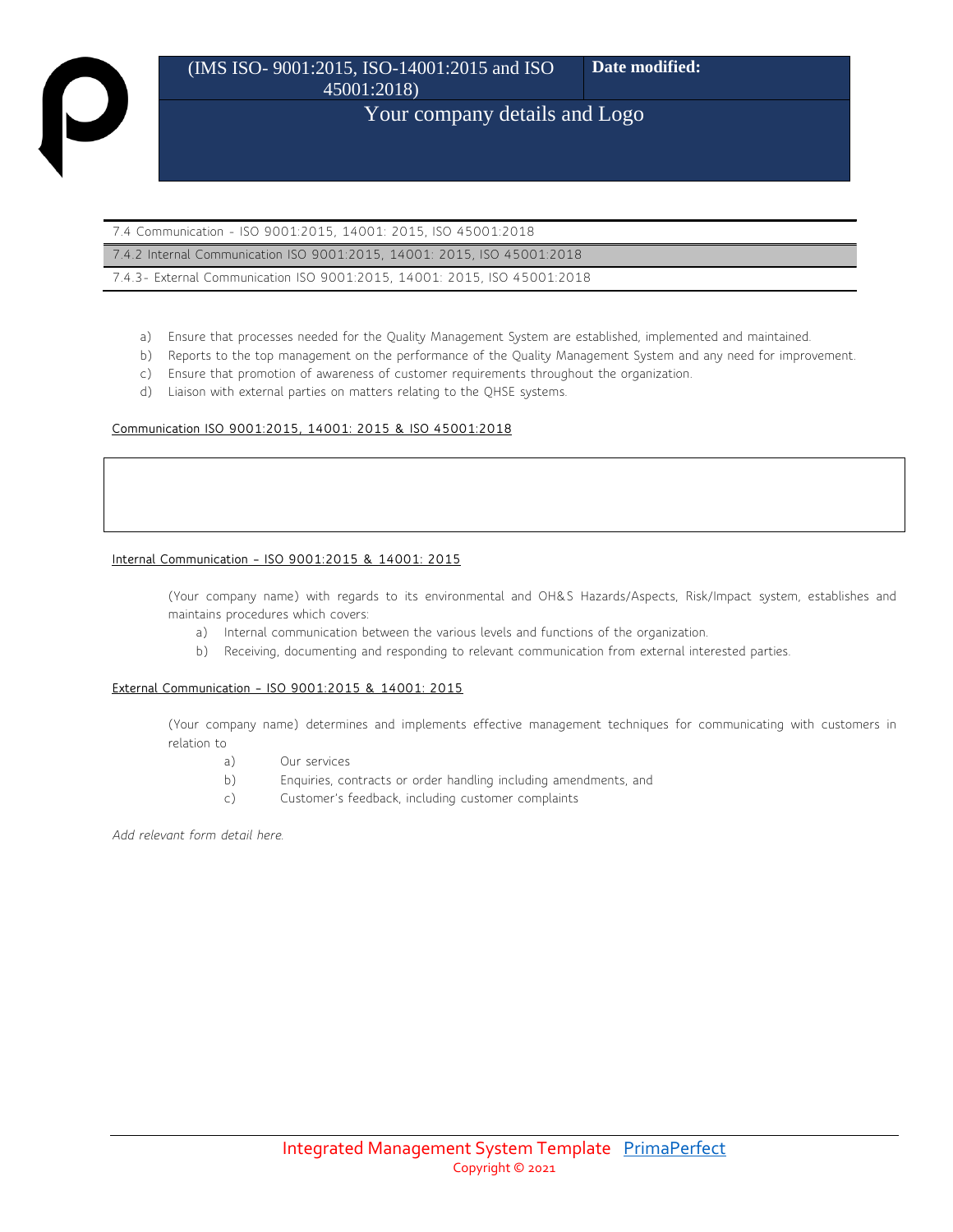7.5 Documented information - ISO 9001:2015, 14001: 2015, ISO 45001:2018

7.5.1 General - ISO 9001:2015, 14001: 2015, ISO 45001:2018

7.5.2 Creating and updating ISO 9001:2015, 14001: 2015, ISO 45001:2018

**7.5.3 Control of documented information ISO 14001: 2015, ISO 45001:2018 and 7.5.3.1& 7.5.3.2 Sub Clauses of ISO 9001:2015**

**7.5.3.1** (Your company name) has established and maintained documented procedure for controlling all those documents that are required by above captioned standards. The system of documentation is well control and completely encircles the following parameters:

- a) Availability of current revision at the point of use, where and when it is needed;
- b) Assurance of legibility, readability, tractability and all documents are adequately protected (e.g., from loss of confidentiality, improper use, or loss of integrity).

**7.5.3.2** For the control of documented information, (Your company name) ensure the following activities, as applicable by international standard;



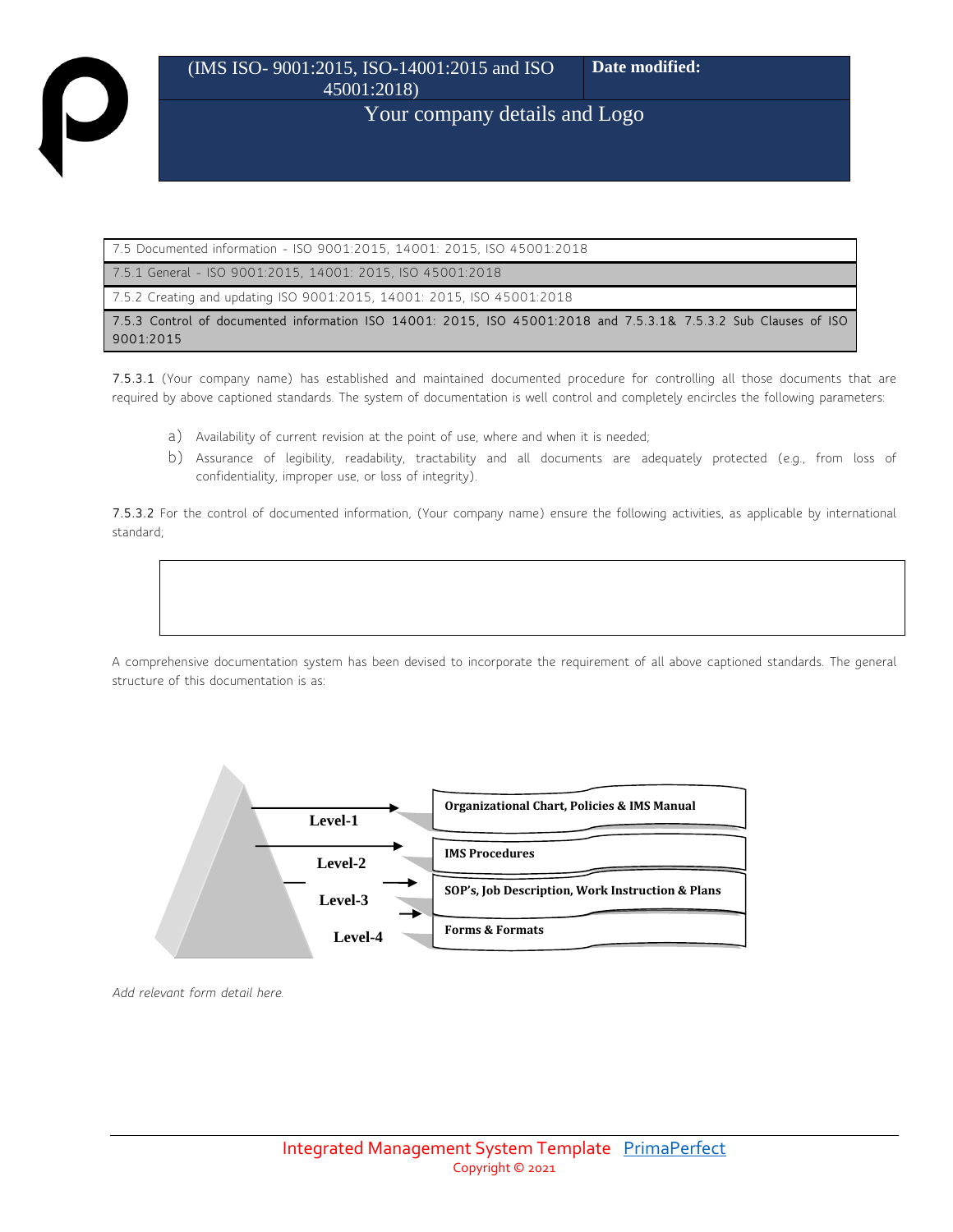**8. Operation**- ISO 9001: 2015, ISO 14001: 2015, ISO 45001:2018

8.1 Operational planning and control - ISO 9001: 2015, ISO 14001: 2015, ISO 45001:2018

#### **Operation, Operational planning and Control**

(Your company name) plans and develops the processes needed for services. This planning is consistent with the requirements of the other processes of QHSE System.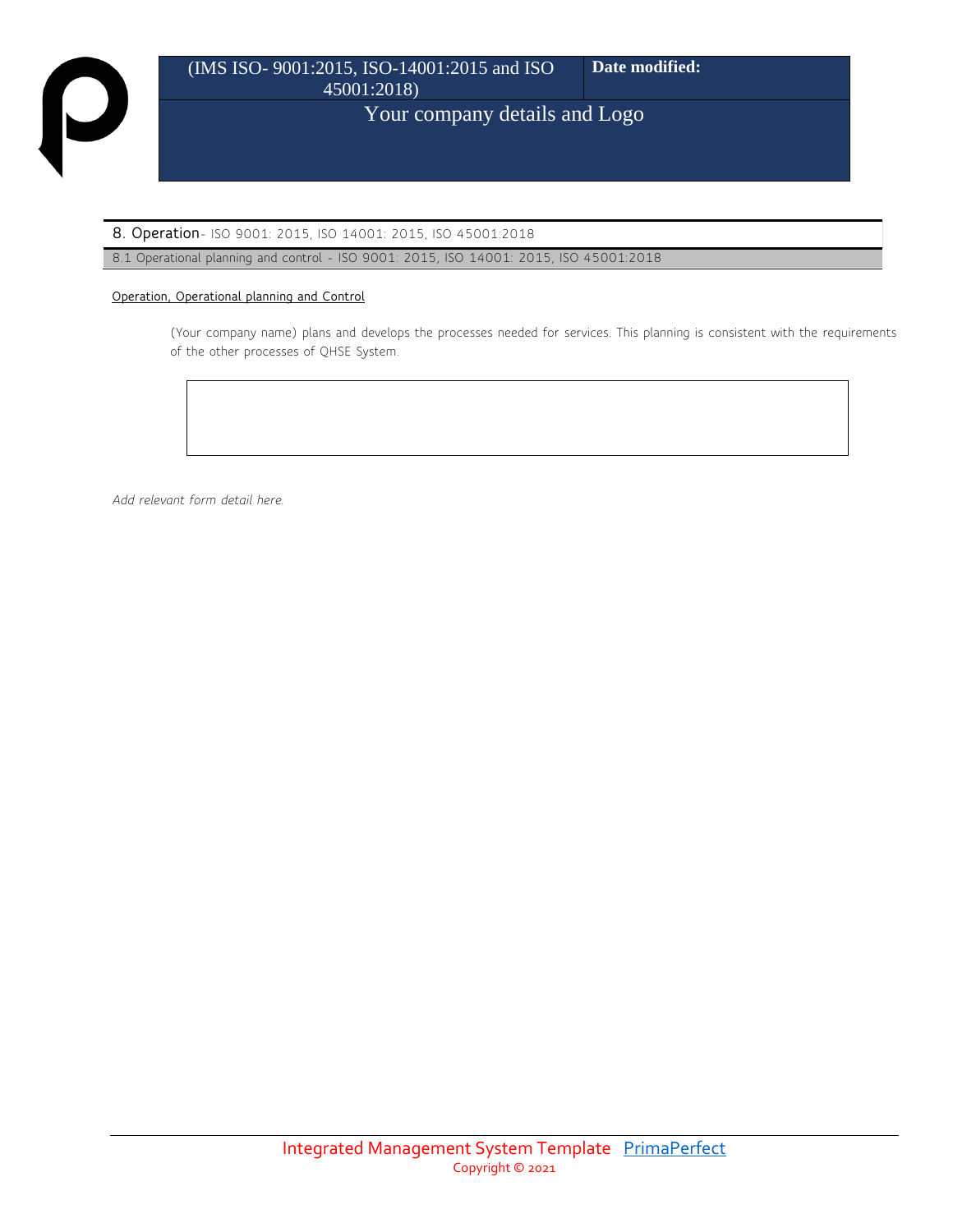8.2 Emergency preparedness and response 14001: 2015, ISO 45001:2018

An emergency is a particular type of incident. (Your company name) has established programs and procedures for emergency preparedness and response to ensure that health and safety and environment related any emergency circumstances are minimized to the greatest extent possible.

| 8.2 Requirements for products and services 9001-1SO 9001: 2015                |  |  |
|-------------------------------------------------------------------------------|--|--|
| 8.2.1 Customer communication - ISO 9001: 2015                                 |  |  |
| 8.2.2 Determining the requirements for products and services - ISO 9001: 2015 |  |  |
| 8.2.3 Review of the requirements for products and services - ISO 9001: 2015   |  |  |
| 8.2.4 Changes to requirements for products and services - ISO 9001: 2015      |  |  |

**(Your company name)** applies suitable methods for monitoring of services. The company confirms the customers' requirements in advance if customer does not provide any documented statement of requirement.

| 8.4 Control of externally provided processes, products and services - ISO 9001:2015 |
|-------------------------------------------------------------------------------------|
| 8.4.1 General - ISO 9001:2015                                                       |
| 8.4.2 Type and extent of control - ISO 9001:2015                                    |
| 8.4.3 Information for external                                                      |
| providers - ISO 9001:2015                                                           |
| 8.1.4 Procurement - ISO 45001:2018                                                  |

(Your company name) ensures that purchased products conform to specified purchase requirements.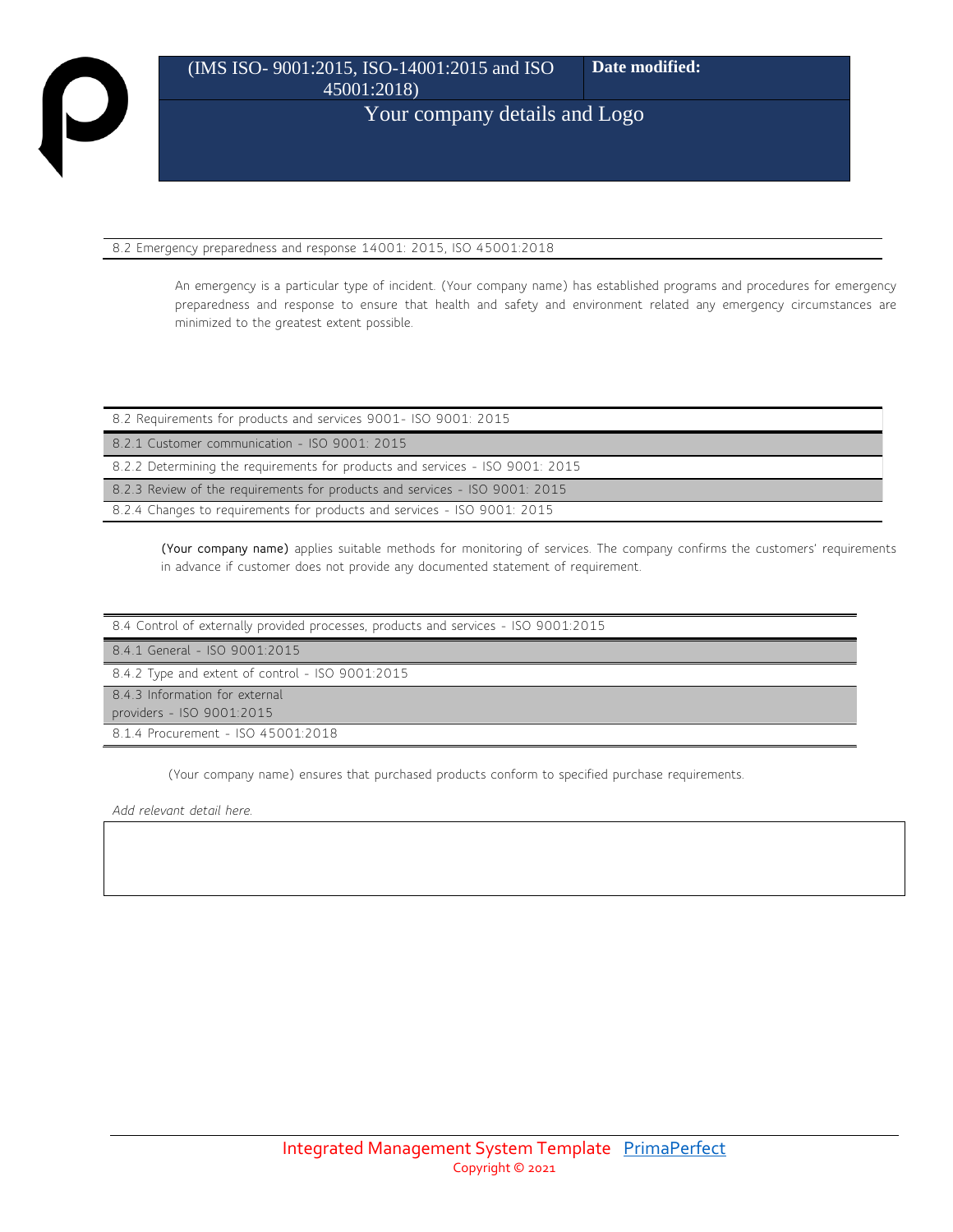8.5 Production and service provision - ISO 9001:2015

8.5.1 Control of production and service provision - ISO 9001:2015

8.5.2 Identification and traceability - ISO 9001:2015

8.5.3 Property belonging to customers or external providers - ISO 9001:2015

8.5.4 Preservation - ISO 9001:2015

8.5.5 Post-delivery activities - ISO 9001:2015

8.5.6 Control of changes - ISO 9001:2015

8.6 Release of products and services - ISO 9001:2015

*Add relevant form detail here.*

**Production and service provision – ISO 9001:2015**

**Production & Service provision ISO 9001:2015**

**Identification and Traceability – ISO 9001:2015**

#### **Property belonging to customers or external providers.**

(Your company name) exercise care with customer property, while it is under the organization's control or being used by the organization. The organization identifies, verifies product and safeguards customer's property provided for use or in cooperation into product. If any customer property is damaged otherwise found to be unsuitable for use, it is reported to the customer and records maintained.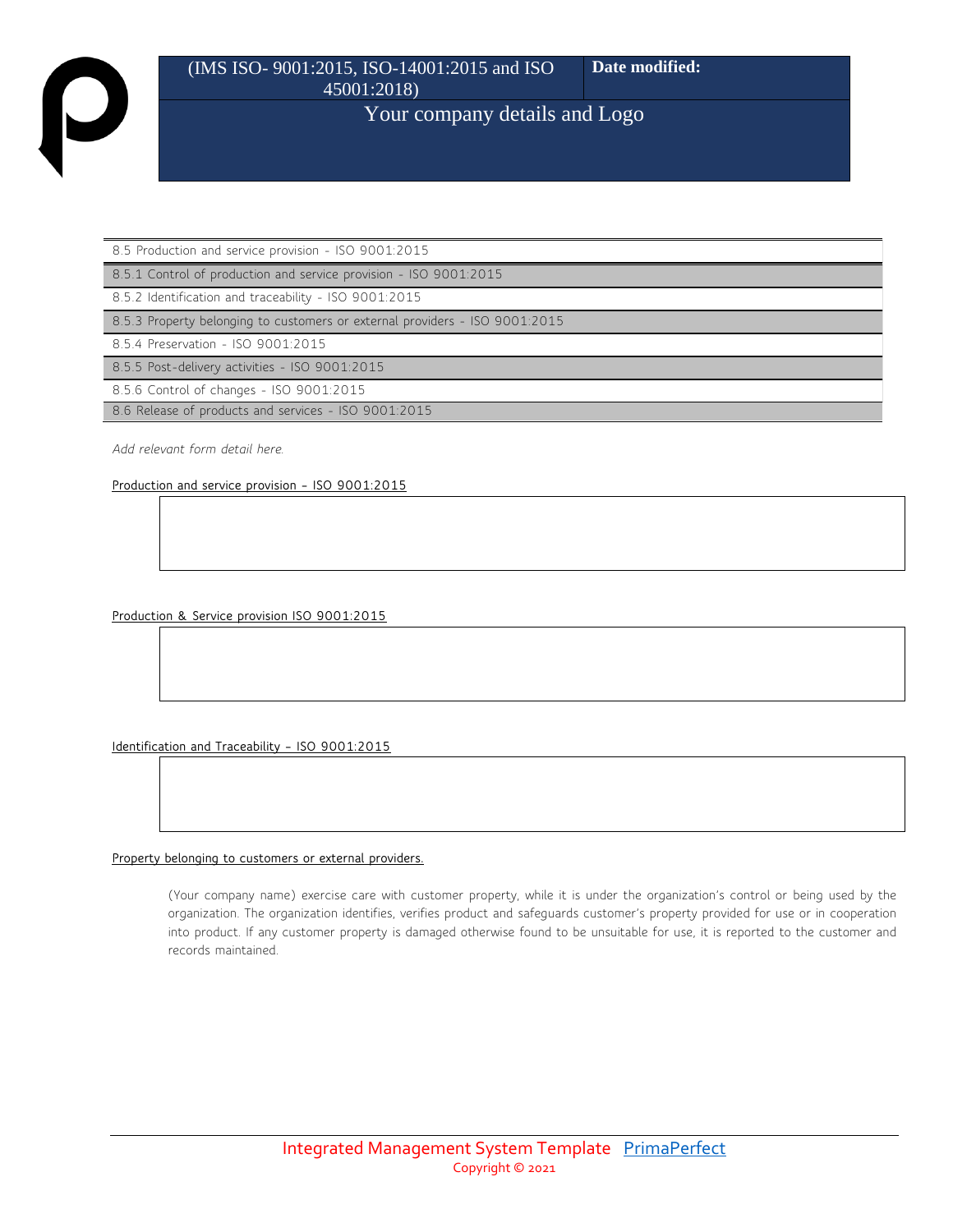### 8.7 Control of nonconforming outputs - ISO 9001:2015

10.2 Nonconformity and corrective action – ISO 14001:2015

10.2 Incident, Nonconformity and corrective action – – ISO 45001:2018

#### **Control of Non-conforming outputs – ISO 9001:2015**

(Your company name) ensures that product/material which does not conform to product/material requirement is identified and controlled to prevent its unidentified use or delivery. The control and related responsibilities and authorities for dealing with non-conforming product/material are identified in a documented procedure.

*Add relevant form detail here.*

 $\overline{\phantom{0}}$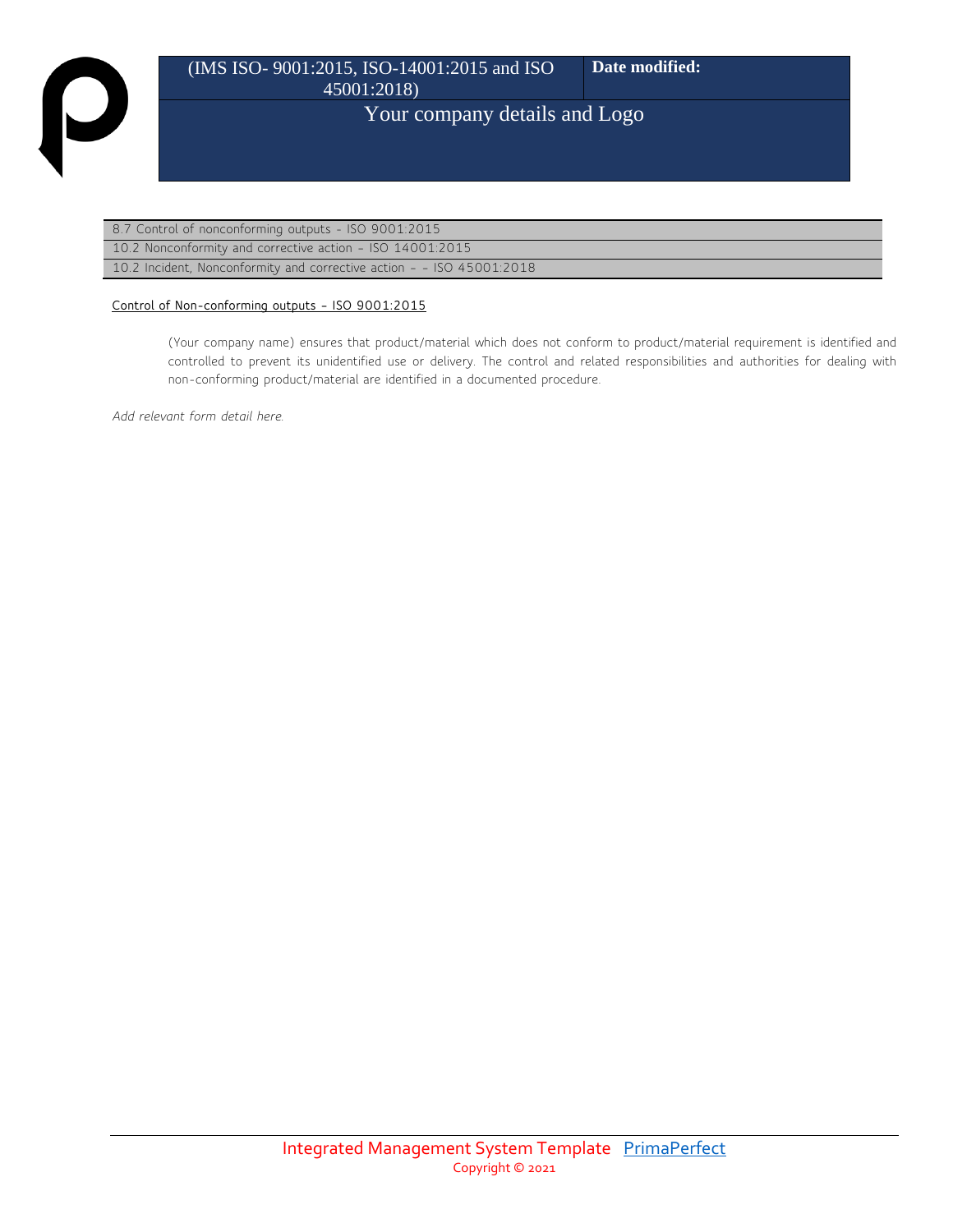#### **9 Performance evaluation**- ISO 9001: 2015, ISO 14001:2015, ISO 45001:2018

9.1 Monitoring, measurement, analysis and evaluation ISO 9001: 2015 & ISO 14001:2015

9.1 Monitoring, measurement, analysis and performance evaluation – ISO 45001:2018

#### **Performance evaluation**

(Your company name) takes action to eliminate the course of non-conformities in order to prevent re-occurrence. Corrective actions are appropriate to the effects of the non-conformities encountered.

*Add relevant detail here.*

#### **Monitoring, measurement, analysis and evaluation**

(Your company name) determines action to eliminate the causes of potential non-conformities in order to prevent their occurrence. Preventive actions are appropriate to the effect of the potential problem.

*Add relevant detail here.*

9.1.2 Customer satisfaction ISO 9001:2015

**Customer satisfaction ISO 9001:2015** 

9.1.2 Evaluation of Compliance. ISO 14001:2015, ISO 45001:2018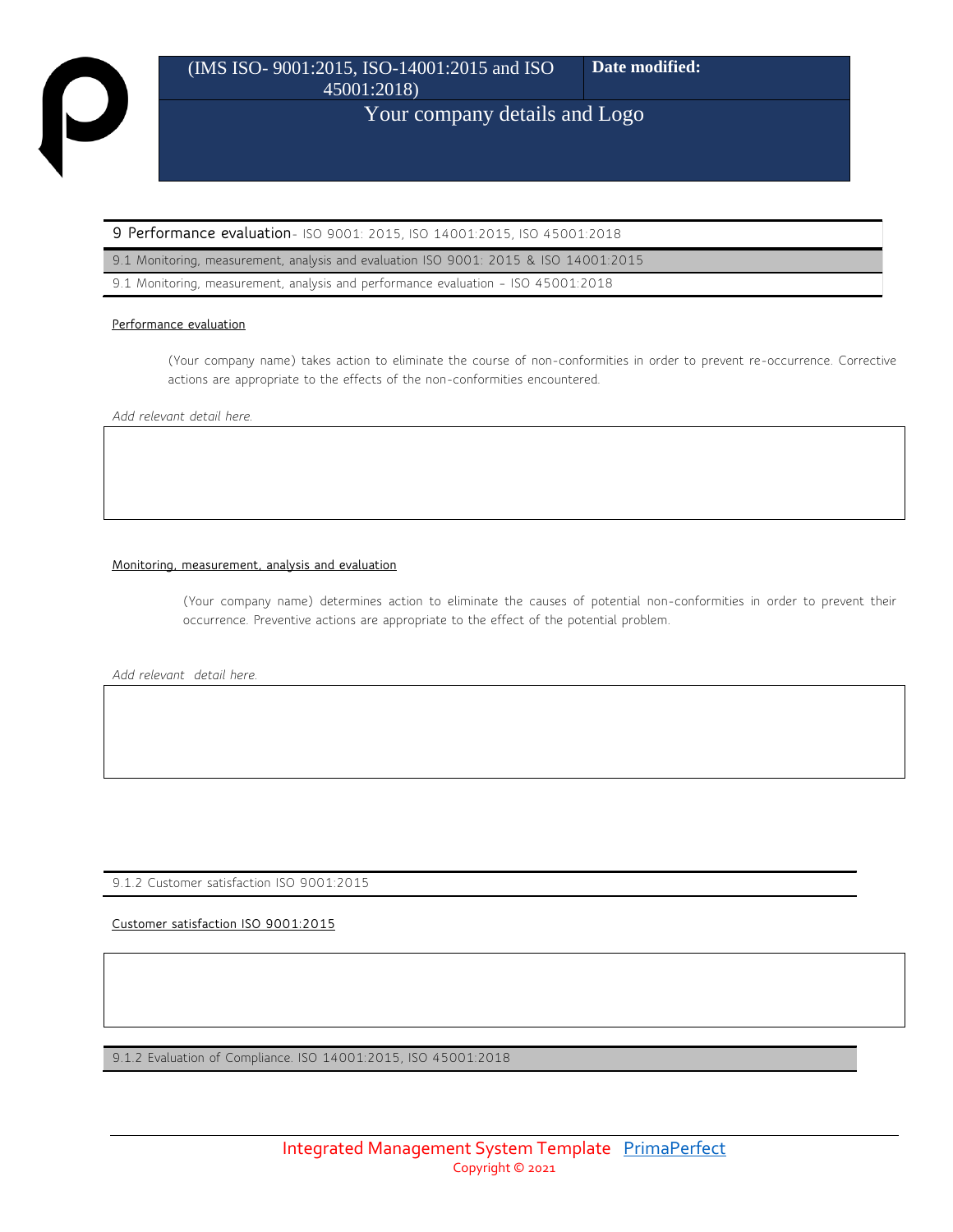9.1.3 Analysis and evaluation ISO 9001:2015

9.2 Internal audit ISO 9001:2015, ISO 14001:2015, ISO 45001:2018

(Your company name) conducts internal audits at planned intervals to determine the Quality Management System is,

- a) Conformed to the planned arrangements to the requirement of this standard
- b) Effectively implemented and maintained

As per stats and the importance of the processes, an audit program is planned. The audit criteria, scope, frequency and method are defined. Selection of auditors is done to ensure objectivity and impartiality at audit process.

| 9.3 Management review - ISO 9001:2015, ISO 14001:2015, ISO 45001:2018 |
|-----------------------------------------------------------------------|
| 9.3.1 General - ISO 9001:2015                                         |
| 9.3.2 Management review inputs - ISO 9001:2015                        |
| 9.3.3 Management review outputs - ISO 9001:2015                       |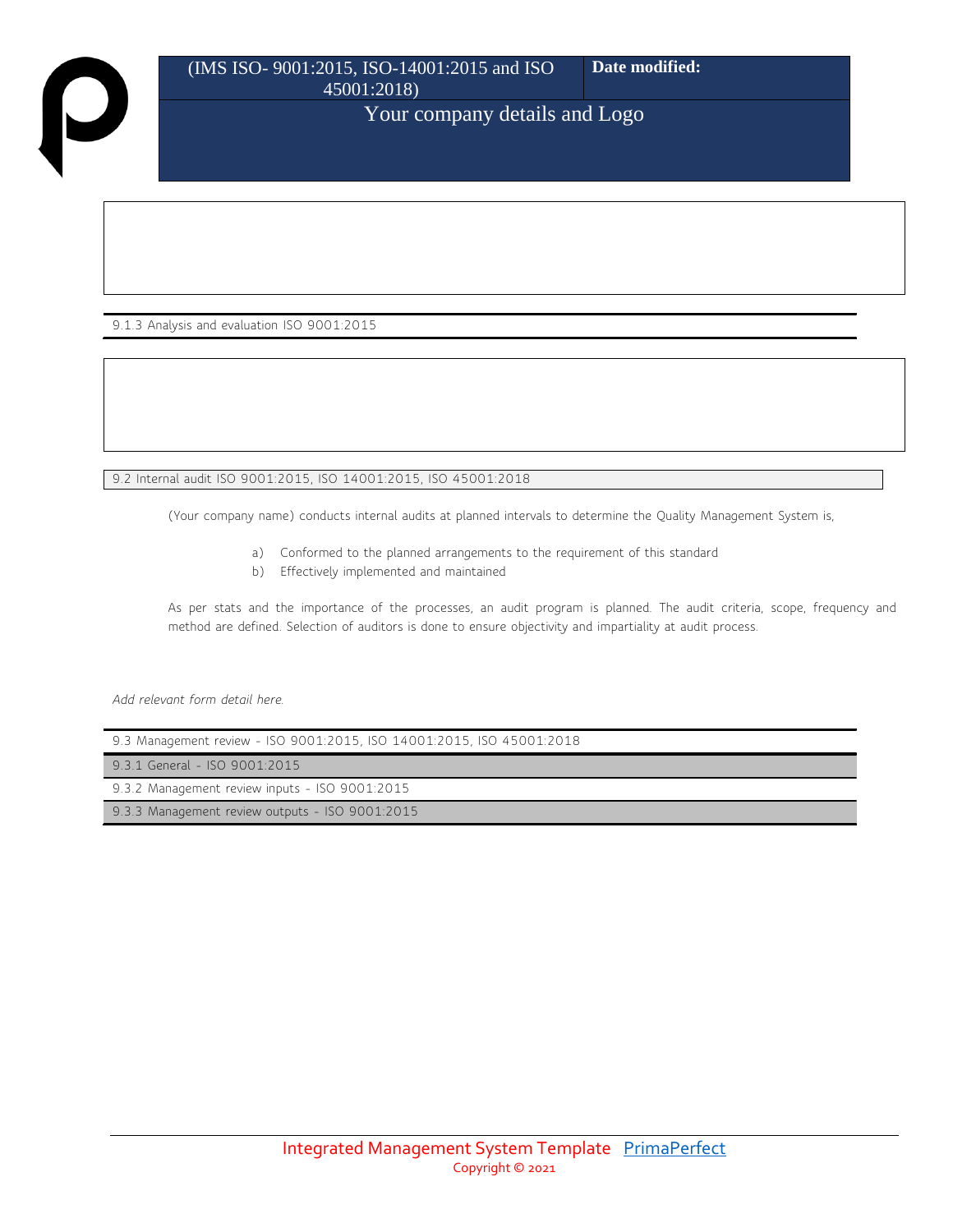#### **9.3.2 Management review inputs**

(Your company name) conducts Management Review Meetings as defined in the procedure to ensure the continuing suitability adequacy and effectiveness with the input and review meeting are conducted on regular intervals to comply with the standards;

#### **Management Review Inputs**

(Your company name)conducts Management Review Meetings as defined in the procedure to ensure the continuing suitability adequacy and effectiveness with the input as:

#### **Management Review Output:**

- a) Improvement of the effectiveness of QMS and its processes
- b) Improvement of product related to customer requirements
- c) Resource needs